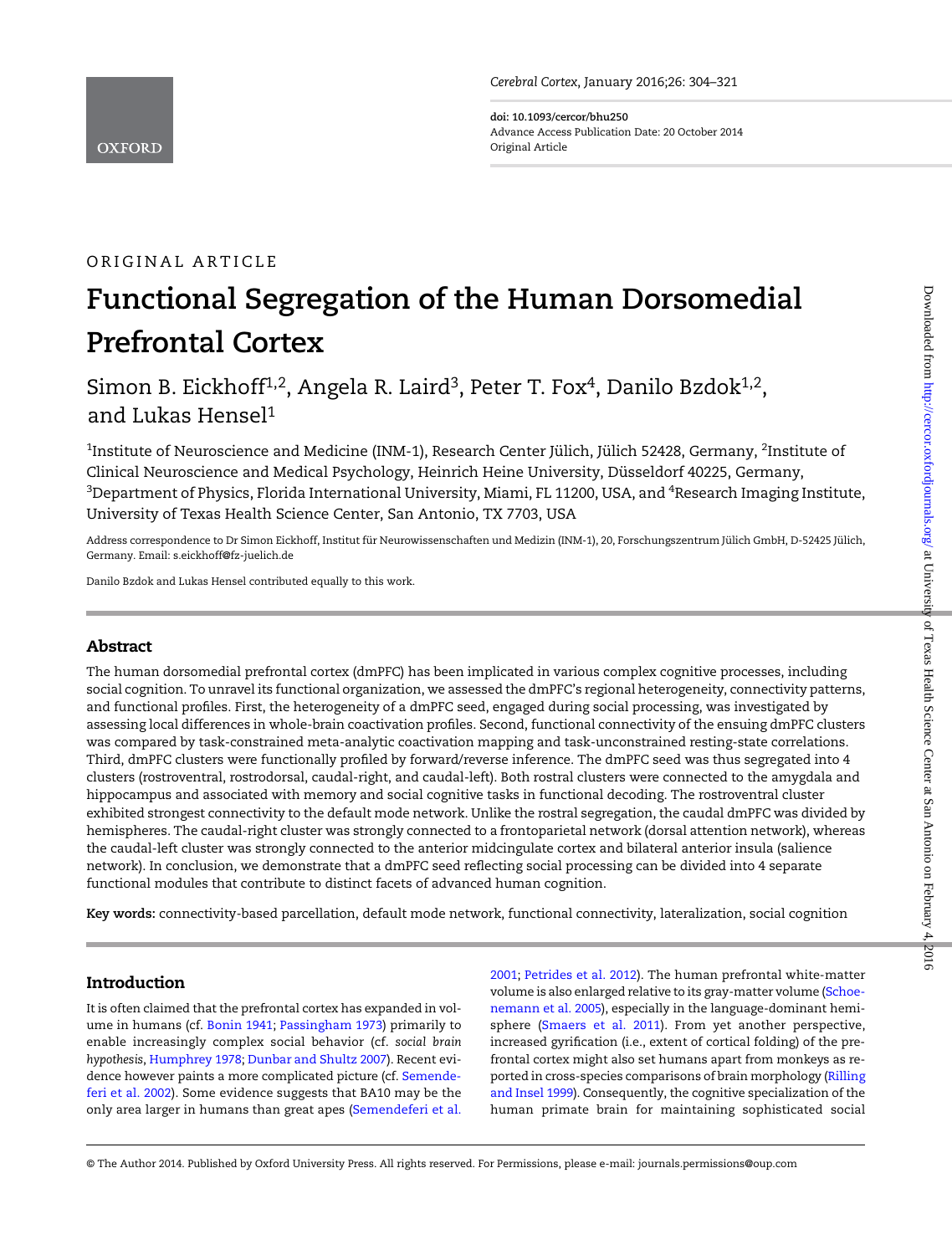systems ([Byrne and Whiten 1988;](#page-14-0) [Dunbar 1998\)](#page-14-0) goes hand in hand with a mosaic evolution and reorganization of the (medial) prefrontal cortex ([Holloway 1968](#page-15-0); [Hoffman 2014\)](#page-15-0).

Some findings have moreover drawn much interest to the more ventral portions of the medial prefrontal cortex (mPFC) as contributing to particularly advanced human cognition, including social cognition (cf. [Amodio and Frith 2006](#page-13-0); [Mitchell 2009](#page-16-0)). Yet, a systematic review of the ventral versus dorsal aspects of the medial frontal lobe in social information processing based on lesion studies, experimental neuroimaging studies, and functional and structural connectivity highlighted the dorsomedial prefrontal cortex (dmPFC) as hierarchically higher and more tuned to processing uncertainty ([Bzdok, Langner, Schilbach, En](#page-14-0)[gemann, et al. 2013](#page-14-0)). Additionally, functional decoding revealed high-level social cognitive tasks to be more strongly associated with activation of the dorsal than ventral mPFC. In fact, the dmPFC was "the only" point of convergence in the whole brain when comparing neural activity selective for complex social judgments on visual face stimuli [\(Bzdok, Langner, et al. 2012\)](#page-14-0) and on auditory voice stimuli ([Hensel et al. forthcoming\)](#page-15-0). This suggests that neural processing in the dmPFC reaches across sensory input channels and across different types of social judgments. Indicating a role extending beyond social cognition alone, coordinate-based meta-analyses of neuroimaging reports demonstrated that convergence of brain activity in the human frontal lobe was consistently "largest" in the dmPFC for not only social cognitive processes such as theory of mind [\(Spreng](#page-16-0) [et al. 2009;](#page-16-0) [Mar 2011](#page-15-0)) and moral reasoning ([Bzdok, Schilbach,](#page-14-0) [et al. 2012](#page-14-0)), but also "nonsocial" semantic processing [\(Binder](#page-13-0) [et al. 2009](#page-13-0)) and autobiographical memory retrieval ([Spreng](#page-16-0) [et al. 2009\)](#page-16-0). Importantly, as a key node within the default mode network, the dmPFC was also frequently observed during the absence of task ([Raichle et al. 2001;](#page-16-0) [Laird, Eickhoff, Li, et al. 2009](#page-15-0)). In sum, research based on disparate methods suggests the dmPFC to be one of the highest associative centers in the frontal lobe. It may moreover be particularly relevant for highly demanding and uniquely human social cognitive tasks.

It is important to appreciate that distinct parts of the dmPFC may be recruited by different high-level cognitive functions. More generally, the anatomical subdivisions of the entire human mPFC were first mapped out by Brodmann's cytoarchitectonic studies [\(Brodmann 1909](#page-13-0)). Later anatomical studies confirmed a "cytoarchitectonic segregation" within the mPFC in monkeys ([Car](#page-14-0)[michael and Price 1994\)](#page-14-0) and humans ([Öngür et al. 2003](#page-16-0)). This evidence from different species together suggests that regional anatomical specialization in the mPFC enables regional "functional segregation." The cytoarchitectonical subdivision of the mPFC into BA 11 (orbitofrontal cortex), BA 10 (ventral mPFC and most of frontal pole), and BA 9 (dorsal mPFC and small part of frontal pole) might however not exhaustively capture local functional heterogeneity in that region. As a rare example in fMRI research, topographically distinct parts of the human dmPFC were recruited in neuroimaging contrasts of social, emotional, memory, and attentional tasks from independent neuroimaging studies [\(Gilbert, Henson, et al. 2010](#page-15-0)). This hints at a very fine-grained scale of functional specialization in the highly evolved dmPFC in humans. How the various functions converge or diverge with respect to their dmPFC representations, however, is currently largely unknown.

We therefore revisited the functional heterogeneity of the human dmPFC in high-level social cognition. Due to the lack of established anatomical boundaries of the dmPFC, we derived a seed region based on neural activation during social judgments across visual ([Bzdok, Langner, et al. 2012](#page-14-0)) and auditory stimuli

[\(Hensel et al. forthcoming\)](#page-15-0). First, we conducted connectivitybased parcellation ([Johansen-Berg et al. 2004](#page-15-0); [Eickhoff et al.](#page-14-0) [2011\)](#page-14-0) extracting meta-data from hundreds of previous imaging studies. This analysis tested whether regional differences in the dmPFC's whole-brain functional connectivity patterns enable identification of distinct subregions. Second, the ensuing connectivity-derived subregions in the dmPFC VOI were characterized by determining their brain-wide connectivity profiles based on 2 complementary measures of functional connectivity: Meta-analytic connectivity modeling (MACM) capturing brain activity in experimental settings and resting-state functional connectivity (RSFC) capturing brain activity outside of experimental constraints. This analysis tested what parts of the brain relate to the delineated subregions congruently in the presence and absence of defined psychological tasks. Third, we decoded the derived subregions' functional associations by correspondence with the extensive meta-data in the BrainMap database [\(Fox and](#page-15-0) [Lancaster 2002](#page-15-0)) by means of forward and reverse inference. This last analysis tested whether subregions in the dmPFC are more robustly associated with particular types of paradigms or contrasts than would be expected by chance. Taken together, the present study should thus provide a statistically defensible characterization of subdivisions, connectivity, and functions associated with advanced social processing of the human dmPFC.

## Materials and Methods

## Defining the Volume of Interest

Since no anatomical boundaries have been established for the dmPFC, a "volume of interest" (VOI) for the current study was formed by combining contrast analyses from 2 prior neuroimaging studies. Both used functional magnetic resonance imaging (fMRI) to compare brain activity underlying complex social judgments (trustworthiness and attractiveness) with emotional (happiness) and cognitive (age) judgments. In the first study ([Bzdok,](#page-14-0) [Langner, et al. 2012\)](#page-14-0) visually presented facial stimuli were evaluated, whereas auditorily presented vocal stimuli of everyday sentences were evaluated in the second study [\(Hensel et al.](#page-15-0) [forthcoming](#page-15-0)). In both studies, we found brain activity exclusively related to social judgments by parceling out brain activity shared with emotional and cognitive judgments. Testing for topographical convergence between these 2 independent contrast analyses revealed the dmPFC as "the only" region that featured specific brain activity related to complex social judgments congruently across visual and auditory stimuli. Subsequent to sagittal mirroring for symmetry, this VOI reflecting the part of the dmPFC that was specifically recruited by complex social judgments provided the basis for all present analyses (Fig. [1\)](#page-2-0).

#### Workflow

First, we quantitatively mapped the whole-brain coactivation profile of each voxel within the VOI using a range of neighborhood-filter sizes. The seed voxels were then grouped based on similarities of their coactivation profiles by k-means clustering. Following the selection of the most stable filter-size range, the optimal clustering solution was identified by the combination of different metrics for quantifying cluster stability. Second, the whole-brain connectivity patterns of each derived cluster (i.e., subregion within the VOI) were determined based on MACM and RSFC. Third, the functional patterns of the ensuing clusters were determined by significant overrepresentation of taxonomic classes of the BrainMap studies, which describe psychological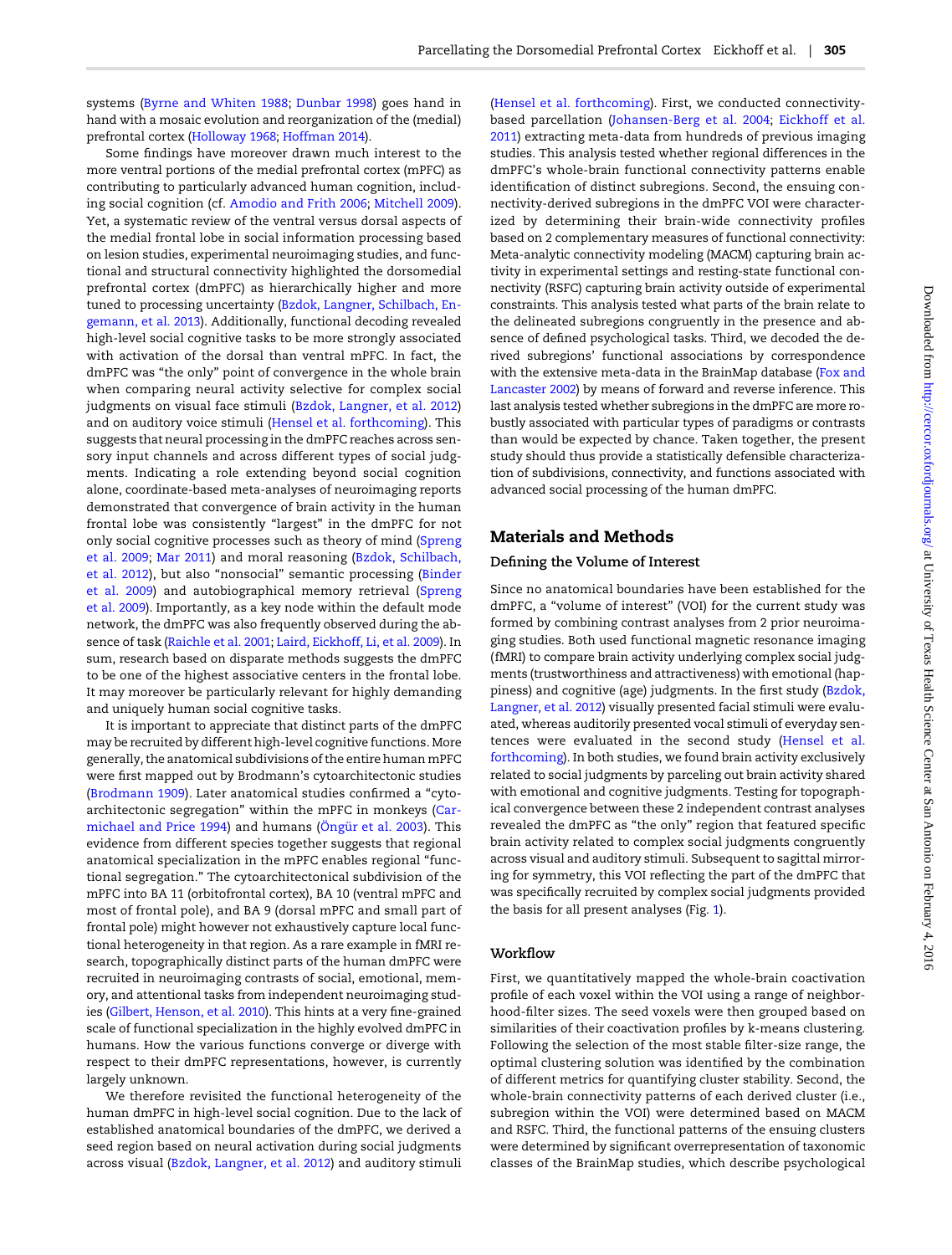<span id="page-2-0"></span>

Figure 1. Volume of interest in the dmPFC. The volume of interest (VOI) in the dmPFC was previously identified as the only converging region between 2 neuroimaging studies on complex social judgments. Both studies contrasted complex social judgments to emotional and cognitive decisions based on visual faces ([Bzdok, Langner, et al.](#page-14-0) [2012](#page-14-0)) and auditory voices ([Hensel et al. forthcoming](#page-15-0)), respectively. The resulting seed region was sagittally mirrored for symmetry; the VOI was rendered into a T1weighted MNI single-subject template using Mango (<http://ric.uthscsa.edu/mango/>).

and experimental properties of each stored neuroimaging study (functional decoding).

## Meta-analytic Connectivity Modeling

Delineation of whole-brain coactivation maps for each voxel of the dmPFC seed region was performed based on the BrainMap database [\(www.brainmap.org;](www.brainmap.org) [Fox and Lancaster 2002](#page-15-0); [Laird](#page-15-0) [et al. 2011](#page-15-0)). We constrained our analysis to fMRI and PET experiments from "normal mapping" neuroimaging studies (no interventions, no group comparisons) in healthy participants, which report results as coordinates in stereotaxic space. These inclusion criteria yielded ∼7500 eligible experiments at the time of analysis. Please note that we considered all eligible BrainMap experiments because any preselection based on taxonomic categories would have constituted a strong a priori hypothesis about how brain networks are organized. However, it remains elusive how well psychological constructs, such as emotion and cognition, map on regional brain responses [\(Mesulam 1998;](#page-16-0) [Pol](#page-16-0)[drack 2006;](#page-16-0) [Laird, Eickhoff, Kurth, et al. 2009](#page-15-0)).

The idea of the coactivation analysis is to compute the convergence across (all foci of) those BrainMap experiments where the seed voxel in question is reported as active ([Laird et al.](#page-15-0) [2013\)](#page-15-0). However, a challenge in constructing coactivation maps is the limited number of experiments activating precisely at a particular seed voxel. Hence, pooling across the close spatial neighborhood has become the dominant approach in MACM analysis [\(Cauda et al. 2011](#page-14-0); [Eickhoff et al. 2011\)](#page-14-0). In the present study, we realized such pooling across a closely adjacent neighborhood, as needed to reliably determine the coactivation patterns of a given seed voxel, by identifying those among the ∼7500 eligible experiments in BrainMap that reported closest activation to that voxel. That is, the experiments associated with each seed voxel were defined by activation at or in the immediate vicinity of this specific seed voxel. In particular, we calculated the respective Euclidean distances between the current seed voxel and individual foci of all database experiments to identify the 20 up to 200 experiments in steps of 2 (i.e., closest 20, 22, 24, . . . , 120 experiments) that feature the closest foci. The ensuing 51 experiment sets were then individually submitted to ALE meta-analysis to yield coactivation maps for the current seed voxel. A final coactivation map for each seed voxel was subsequently computed by their voxel-wise median. The seed voxels' final coactivation map indicates how likely voxels/areas throughout the brain are to increase metabolic activity concomitantly

with that seed voxel. This approach allows a robust and unbiased definition of coactivation patterns in spite of the variable and often rather low number of foci at each particular voxel. This was implemented by calculating and subsequently sorting the Euclidean distances between a given seed voxel and any activation reported in BrainMap. Then, the x nearest activation foci (i.e., filter size) were associated with that seed voxel.

The retrieved experiments were then used to compute the brain-wide coactivation profile of a given seed voxel for each of the 51 filter sizes. In particular, we performed a coordinatebased meta-analysis over all foci reported in these experiments to quantify their convergence. Since the experiments were identified by activation in or near a particular seed voxel, the highest convergence was evidently found at the location of the seed. Convergence outside the seed, however, indicated coactivation across task-based functional neuroimaging experiments.

These brain-wide coactivation patterns for each individual seed voxel were computed by activation likelihood estimation (ALE). The key idea behind ALE is to treat the foci reported in the associated experiments not as single points, but as centers for 3D Gaussian probability distributions that reflect the spatial uncertainty associated with neuroimaging results. Using the latest ALE implementation ([Eickhoff et al. 2009,](#page-14-0) [2012](#page-14-0); [Turkeltaub](#page-17-0) [et al. 2012](#page-17-0)), the spatial extent of those Gaussian probability distributions was based on empirical estimates of between-subject and between-template variance of neuroimaging foci ([Eickhoff](#page-14-0) [et al. 2009](#page-14-0)). For each experiment, the probability distributions of all reported foci were then combined into a modeled activation (MA) map by the recently introduced "nonadditive" approach that prevents local summation effects [\(Turkeltaub et al. 2012](#page-17-0)). The voxel-wise union across the MA maps of all experiments associated with the current seed voxel then yielded an ALE score for each voxel of the brain that describes the coactivation probability of that particular location with the current seed voxel. The ALE scores of all voxels within gray matter (based on 10% probability according to the ICBM maps) were recorded before moving to the next voxel of the seed region.

In sum, quantitative ALE meta-analysis over all foci reported in the experiments associated with the current seed voxel determined how likely any other voxel throughout the brain was to coactivate with that particular seed voxel. Please note that no threshold was applied to the ensuing coactivation maps at this point of analysis to retain the complete pattern of coactivation likelihood (cf. [Bzdok, Langner, Schilbach, Jakobs, et al. 2013;](#page-14-0) [Cieslik et al. 2013\)](#page-14-0).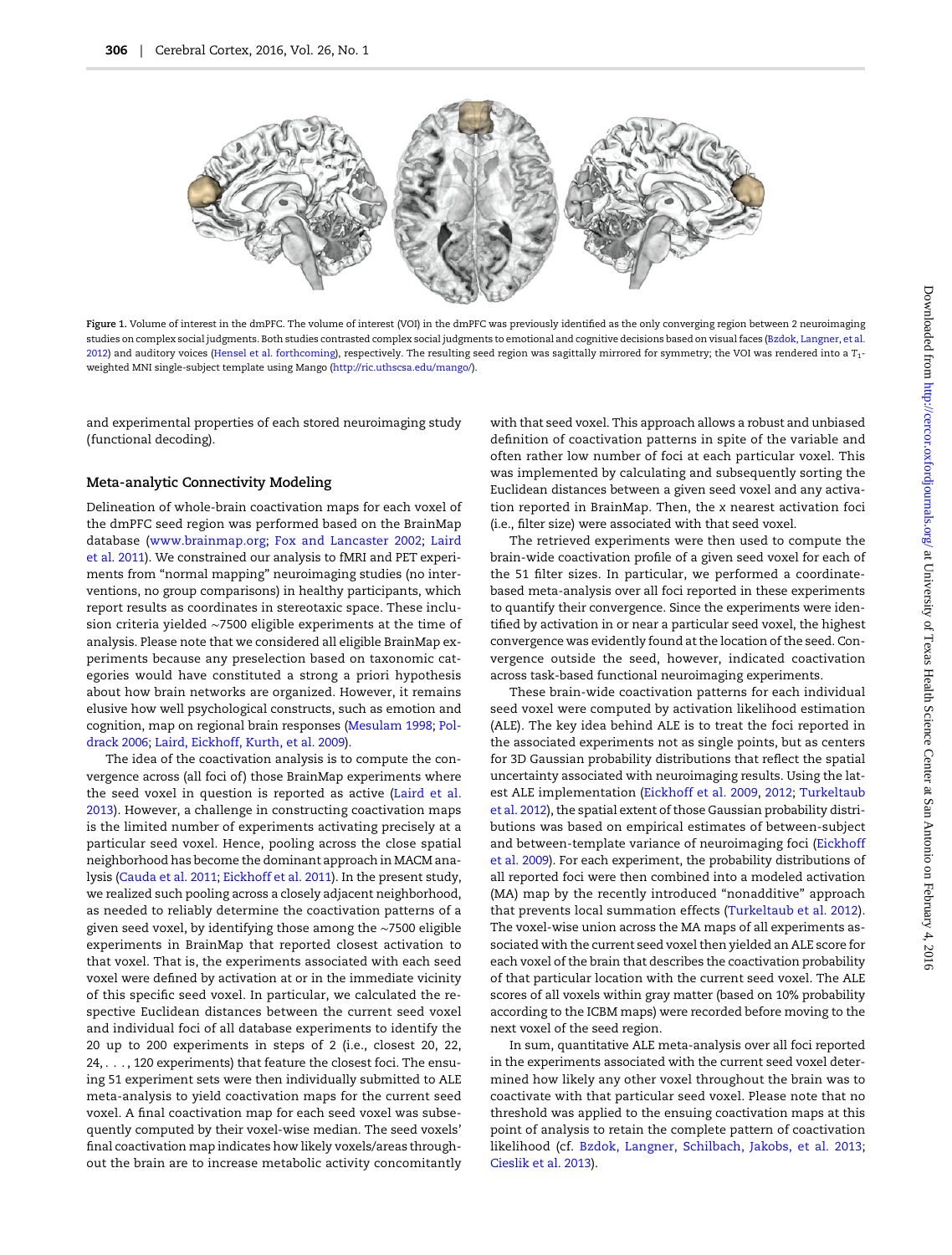#### Connectivity-Based Parcellation

The unthresholded brain-wide coactivation profiles for all seed voxels were then combined into a  $N_S \times N_T$  coactivation matrix, where  $N_S$  denotes the number of seed voxels (1310 voxels in the present VOI at  $2 \times 2 \times 2$  mm<sup>3</sup> resolution) and N<sub>T</sub> the number of target voxels in the gray matter of the reference brain volume at 4 × 4 × 4 mm3 resolution (∼36 000 voxels located within gray matter). Given the use of 51 different filter sizes, this step resulted in 51 individual coactivation matrices, each representing the wholebrain connectivity of the seed voxels at a particular filter size. The parcellation of the VOI was performed using k-means clustering as implemented in Matlab with  $K = 2, 3, \ldots, 5$  using one minus the correlation between the connectivity patterns of seed voxels as a distance's measure (i.e., correlation distance). This parcellation was performed for each of the 51 filter sizes independently, yielding 4 ( $k$  means cluster solutions)  $\times$  51 (filter size) independent cluster solutions (cf. [Clos et al. 2013](#page-14-0)). K-means clustering is a nonhierarchical clustering method that uses an iterative algorithm to separate the seed region into a previously selected number of k nonoverlapping clusters [\(Forgy](#page-14-0) [1965;](#page-14-0) [Hartigan and Wong 1979\)](#page-15-0). K-means aims at minimizing the variance between elements within clusters and maximizing the variance between clusters by first computing the centroid of each cluster and subsequently reassigning voxels to the clusters such that their difference from the nearest centroid is minimal. For each of the  $4 \times 51$  parcellations we recorded the best solutions from 100 replications with randomly placed initial centroids.

## Selection of Optimal Filter Range

For each of the 51 filter sizes (i.e., seed-voxel-wise connectivity profiles based on different parameter choices regarding the number of voxel-associated experiments from the database), the k-means procedure thus yielded 4 different solutions of parcellating the dmPFC by subdivision into 2, 3, . . . , and 5 clusters. The challenge to identify the "optimal" cluster solution is thus further complicated in the current MACM-based parcellation approach because not only the optimal number of clusters k (i.e., how many subregions in the dmPFC) but also the spatial filter size (i.e., how many database experiments contribute to a seed voxel's connectivity map) had to be determined. In previous parcellation studies, using MACM, these 2 free parameters were reduced to a single one by "averaging across all filter sizes" [\(Bzdok, Laird, et al. 2012;](#page-14-0) [Cieslik et al. 2013\)](#page-14-0). As an improvement of this previous approach, we here used a recently introduced two-step procedure that involves a first decision on those filter sizes (i.e., the target range of voxel-wise connectivity profiles from x to y-associated experiments) to be included in the final analysis and a second decision on the optimal cluster solution [\(Clos et al. 2013](#page-14-0)). That is, we first examined the properties of each filter size across all cluster solutions and isolated "the most stable range of filter sizes." These were then submitted to further analysis selecting the number of clusters. The first step was based on the consistency of the cluster assignments for the individual voxels across the different filter sizes and selecting the filter range with the lowest number of deviants, that is, voxels that were assigned differently when compared with the solution from the majority (mode) of filters. In other words, we identified those filter sizes that reflected solutions most similar to the consensus solution. Comparing the number of deviant cluster assignments (i.e., the number of times a given voxel was assigned to another than the majority cluster; normalized for K) indicated that most deviants were present in parcellations based on small but also very large filter sizes. The filter-size range was set from

36 to 96. This was based on the increase in weighted sum (across all K) of the z-normalized number of deviant voxel assignments before and after these values. That is, at the cutoff at  $z < -0.5$ , only those filter sizes were included where the number of deviants was at least half a standard deviation below the average number of deviants across all filter sizes. This approach avoids a subjective choice on a particular single filter size and provides a quantitatively justified selection of the first parameter (filter sizes). In the subsequent step addressing the choice of the second parameter (number of clusters), all analyses were then restricted to the selected filter sizes.

#### Selection of the Optimal Number of Clusters

We subsequently determined "the optimal solution of K clusters" (restricted to the 51 selected filter sizes as outlined in the last paragraph). The "true" number of clusters is unknown for most real-world clustering problems, including neurobiological research. Finding an "optimal" number of clusters is widely acknowledged to be an unresolved issue (cluster validity problem) in computer science, pattern recognition, machine learning, and beyond [\(Jain et al. 1999](#page-15-0); [Handl et al. 2005\)](#page-15-0). The absence of a mathematically perfect solution [\(Tibshirani et al. 2001](#page-17-0)) prompted the development of a diversity of cluster validity criteria to weigh the quality of obtained cluster solutions. In the present study, the choice of the k was therefore indicated by majority vote of 4 different criteria describing information-theoretic, cluster separation, and topological properties of the various cluster solutions.

First, as an information-theoretic criterion, we assessed the similarity of cluster assignments for each filter size between the current solution (K) and the neighboring solutions (K − 1 and  $K + 1$ ) by using the variation of information (VI) metric [\(Meila 2007](#page-15-0)). The VI metric has been previously used for selecting the best fitting K-means parcellation model of a given brain region by [Kelly et al. \(2010\)](#page-15-0) and [Kahnt et al. \(2012\).](#page-15-0) The VI between 2 cluster solutions C and C′ was computed by

$$
VI(C,C')_k=H(C)_k+H(C')_k-2I(C,C')_k\\
$$

where H represents the amount of information (entropy) present in the cluster solutions C and C′, respectively, and I is the mutual information shared by the 2 cluster solutions C and C′. For each filter size, the VI metric was computed between a given K solution and the subsequent K + 1 solution. Solutions were considered stable either if there was an increase in VI from the current to the subsequent set of solutions (primary criterion) or if there was a decrease from the previous to the current clustering step (secondary criterion).

Second, as a cluster separation criterion, the silhouette coefficient [\(Kaufman and Rousseeuw 1990](#page-15-0)) is a general measure of how similar a given voxel is to voxels in its own cluster compared with voxels in other clusters (averaged across voxels of a filter size). This value ranges from −1 to +1. Good solutions are those with a higher silhouette value compared with the K − 1 solution (primary criterion) or whose silhouette coefficient is at least not decreased compared with the previous K − 1 solution (secondary criterion).

Third, as a topological criterion, we assessed the percentage of voxels not related to the dominant parent cluster compared with the K – 1 solution. This measure is related to the hierarchy index ([Kahnt et al. 2012](#page-15-0)) and corresponds to the percentage voxels that are not present in hierarchy, K, compared with the previous K − 1 solution. That is, voxels assigned, for example, to the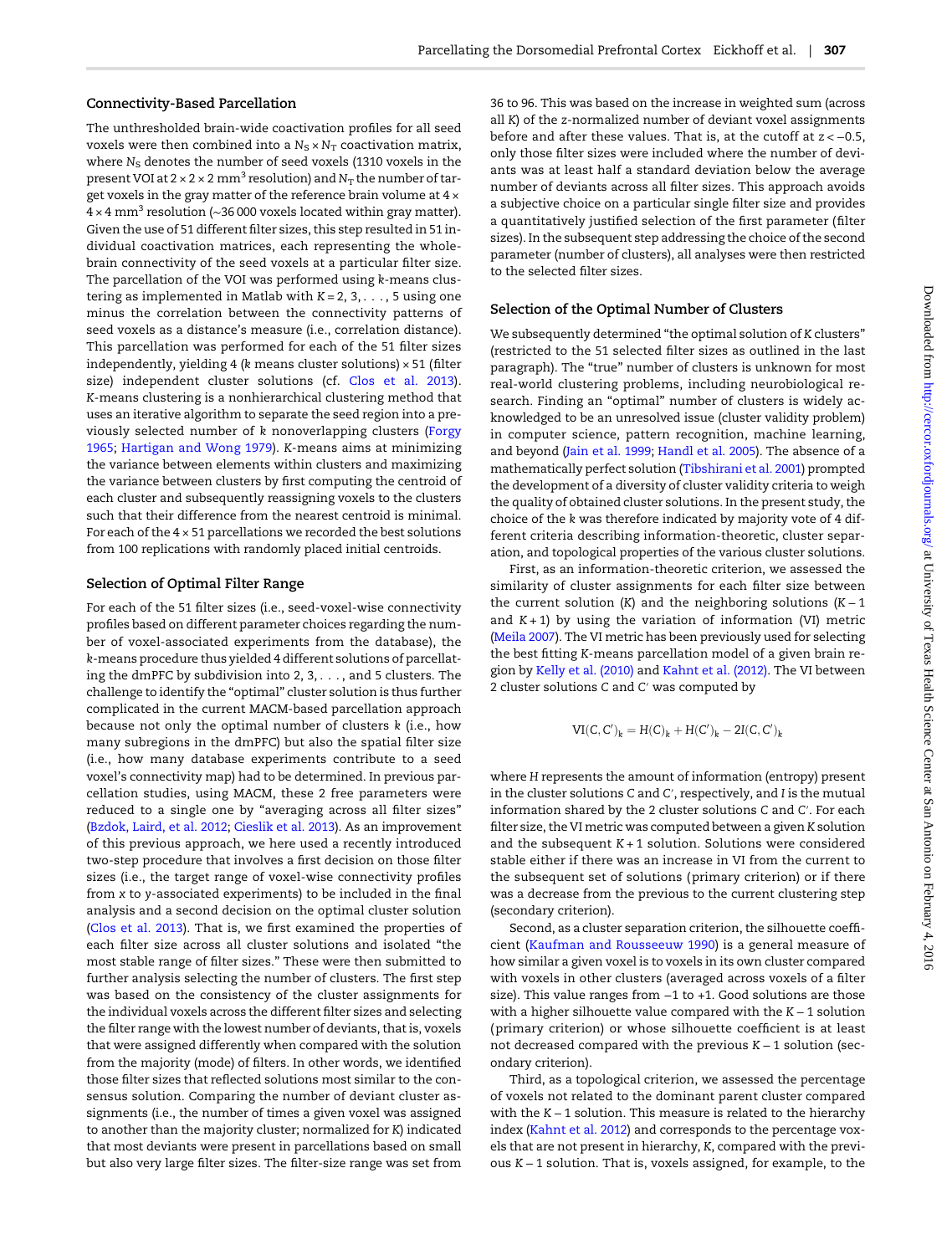blue cluster in the  $K = 3$  solution stemming from a subset of voxels previously assigned to the green cluster (in the  $K = 2$  solution) would be excluded if the majority of the blue cluster voxels actually stemmed from the red cluster (in the  $K = 2$  solution). "Good solutions" for a given K cluster parcellation were those wherein the percentage of lost voxels was below the median across all possible solutions (cluster parcellations 2–5), where the respective clustering step resulted in a local minimum and/or the following clustering step featured a maximum in the percentage of lost (hierarchically inconsistent) voxels.

Fourth, as a consistency criterion, we considered the percentage of misclassified voxels (deviants) across-filter sizes of a given cluster solution. This criterion indirectly reflects the amount of noise and potentially local effects in the clustering. In particular, the criterion addresses the across-filter stability, that is, the average percentage of voxels for each filter size that were assigned to a different cluster compared with the most frequent assignment of these voxels across all filter sizes. Those K parcellations were considered good solutions whose percentages of deviants (presumably reflecting noise and local variance) were not increased compared with the K − 1 solution and, in particular, if the subsequent K + 1 solution lead to a higher percentage of deviants.

These different criteria estimating cluster stability conjointly allowed for an investigator-independent, cross-confirmed identification of the cluster solution indicating the highest within-cluster homogeneity and between-cluster heterogeneity. In other words, they identified the parcellation of the dmPFC that was most supported by the similarities and differences of the seedvoxel-wise whole-brain connectivity profiles.

#### Characterization of the Clusters: Task-Dependent **Connectivity**

To determine the significant functional connectivity of the derived "clusters," another MACM was performed. In the first step, we identified all experiments in the BrainMap database that featured at least one focus of activation in a particular cluster (derived from the coactivation-based parcellation). That is, in contradistinction to the above MACM analyses, we did not select experiments activating at or close to a particular voxel but rather all those that activated in one of the CBP-derived clusters. Next, an ALE meta-analysis was performed on these experiments as described above.

In contrast to the MACM underlying the coactivation-based parcellation, where ALE maps were not thresholded to retain the complete pattern of coactivation likelihoods, statistical inference was now performed. To establish which regions were significantly coactivated with a given cluster, ALE scores for the MACM analysis of this cluster were compared with a nulldistribution reflecting a random spatial association between experiments with a fixed within-experiment distribution of foci [\(Eickhoff et al. 2009](#page-14-0)). This random-effects inference assesses above-chance convergence between experiments, not clustering of foci within a particular experiment. The observed ALE scores from the actual meta-analysis of experiments activating within a particular cluster were then tested against ALE scores obtained under a null-distribution of random spatial association yielding a P-value based on the proportion of equal or higher random values ([Eickhoff et al. 2012](#page-14-0)). The resulting nonparametric P-values were transformed into Z-scores and thresholded at a clusterlevel corrected threshold of P < 0.05 (cluster-forming threshold at voxel-level  $P < 0.001$ ).

Differences in coactivation patterns between the identified clusters were tested by performing MACM separately on the

experiments associated with either cluster and computing the voxel-wise difference between the ensuing ALE maps. All experiments contributing to either analysis were then pooled and randomly divided into 2 groups of the same size as the 2 original sets of experiments defined by activation in the first or second cluster [\(Eickhoff et al. 2011](#page-14-0)). ALE scores for these 2 randomly assembled groups, reflecting the null-hypothesis of label-exchangeability, were calculated and the difference between these ALE scores was recorded for each voxel in the brain. Repeating this process 10 000 times then yielded a voxel-wise null-distribution on the differences in ALE scores between the MACM analyses of the 2 clusters. The "true" differences in ALE scores were then tested against this null-distribution yielding a P-value for the difference at each voxel based on the proportion of equal or higher differences under label-exchangeability. The resulting P-values were thresholded at P > 0.95 (95% chance of true difference), transformed into Z-scores, and inclusively masked by the respective main effects, that is, the significant effects in the MACM for the particular cluster.

Finally, we computed the specific coactivation pattern for all clusters, that is, brain regions significantly more coactivated with a given cluster than with any of the other ones. This specific cluster-wise coactivation pattern was computed by performing a conjunction analysis over the differences between this cluster and the remaining clusters.

## Characterization of the Clusters: Task-Independent Connectivity

Significant cluster-wise whole-brain connectivity was likewise assessed using resting-state correlations as an independent modality of functional connectivity for cross-confirmation across disparate brain states. RSFC fMRI images were obtained from the Nathan Kline Institute "Rockland" sample, which are available online as part of the International Neuroimaging Datasharing Initiative ([http://fcon\\_1000.projects.nitrc.org/indi/pro/nki.](http://fcon_1000.projects.nitrc.org/indi/pro/nki.html) [html](http://fcon_1000.projects.nitrc.org/indi/pro/nki.html)). In total, the processed sample consisted of 132 healthy subjects between 18 and 85 years (mean age: 42.3 ± 18.08 years; 78 males, 54 females) with 260 echo-planar imaging (EPI) images per subject. Images were acquired on a Siemens TrioTim 3 T scanner using blood oxygen level–dependent (BOLD) contrast [gradient-echo EPI pulse sequence, repetition time (TR) = 2.5 s, echo time (TE) = 30 ms, flip angle =  $80^\circ$ , in-plane resolution =  $3.0 \times$ 3.0 mm, 38 axial slices (3.0 mm thickness), covering the entire brain]. The first 4 scans served as dummy images allowing for magnetic field saturation and were discarded prior to further processing using SPM8 [\(www.](www.fil.ion.ucl.ac.uk/spm)fi[l.ion.ucl.ac.uk/spm\)](www.fil.ion.ucl.ac.uk/spm). The remaining EPI images were then first corrected for head movement by affine registration using a two-pass procedure. The mean EPI image for each participant was spatially normalized to the MNI single-subject template [\(Holmes et al. 1998](#page-15-0)) using the "unified segmentation" approach [\(Ashburner and Friston 2005\)](#page-13-0) and the ensuing deformation was applied to the individual EPI volumes. Finally, images were smoothed by a 5-mm FWHM Gaussian kernel to improve signal-to-noise ratio and account for residual anatomical variations.

The time-series data of each individual seed voxel were processed as follows ([Zu Eulenburg et al. 2012;](#page-17-0) [Satterthwaite et al.](#page-16-0) [2013\)](#page-16-0): To reduce spurious correlations, variance that could be explained by the following nuisance variables was removed: 1) The 6 motion parameters derived from the image realignment, 2) the first derivative of the realignment parameters, and 3) mean gray matter, white matter, and CSF signal per time point as obtained by averaging across voxels attributed to the respective tissue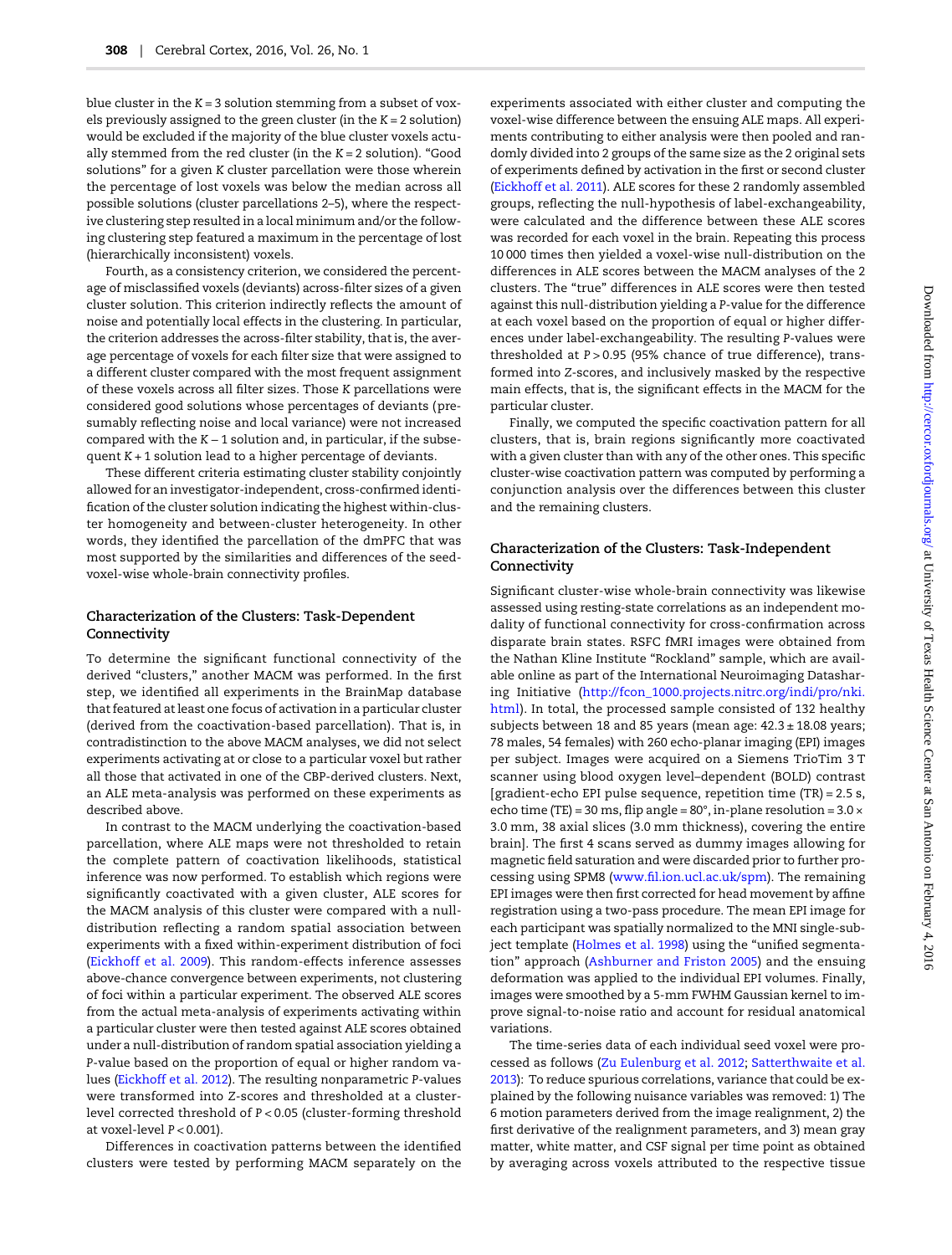class in the SPM 8 segmentation ([Reetz et al. 2012\)](#page-16-0). All of these nuisance variables entered the model as first-order and also as second-order terms [\(Jakobs et al. 2012](#page-15-0)). Data were then bandpass filtered preserving frequencies between 0.01 and 0.08 Hz since meaningful resting-state correlations will predominantly be found in these frequencies given that the BOLD-response acts as a low-pass filter [\(Biswal et al. 1995;](#page-13-0) [Fox and Raichle 2007\)](#page-15-0).

To measures cluster-wise task-independent connectivity, time courses were extracted for all gray-matter voxels of a given cluster. The cluster time course was then expressed as the first eigenvariate of these voxels' time courses. Pearson correlation coefficients between the time series of the CBP-derived dmPFC clusters and all other gray-matter voxels in the brain were computed to quantify RSFC. These voxel-wise correlation coefficients were then transformed into Fisher's Z-scores and tested for consistency in a flexible factorial model across subjects. The main effect of connectivity for individual clusters and contrasts between those were tested using the standard SPM8 implementations with the appropriate nonsphericity correction. Results were cluster-level thresholded at P < 0.05 (cluster-forming threshold at voxel-level: P < 0.001), analogous to the MACM-based difference analysis. The "specific" resting-state correlations for a given cluster were then computed by performing a conjunction analysis over the differences between this cluster and the remaining clusters, analogous to the MACM-based cluster analyses above.

## Characterization of the Clusters: Conjunction across Connectivity Types and Clusters

To delineate areas showing task-dependent and task-independent functional connectivity with the derived subregions in the dmPFC, we performed a conjunction analysis of the MACM and RSFC results using the strict minimum statistics ([Nichols et al.](#page-16-0) [2005;](#page-16-0) [Rottschy et al. 2013\)](#page-16-0).

Regions connected with "individual clusters" in both connectivity modalities were delineated by computing the intersection of the (cluster-level family-wise-error corrected) connectivity maps from the 2 connectivity analyses detailed above. In this way, each dmPFC cluster is associated with a network of areas that are congruently connected to that cluster across 2 disparate brain states, that is, task-focused and mind-wandering cognitive sets.

#### Characterization of the Clusters: Function

Finally, the identified clusters were individually submitted to functional decoding [\(Balsters et al.2014;](#page-13-0) [Muller et al. 2014;](#page-16-0) [Amft](#page-13-0) [et al. forthcoming\)](#page-13-0). Please note that this functional characterization constitutes a post hoc procedure that is subsequent to and independent of the connectivity analyses. The functional characterization was based on the BrainMap meta-data that describe each neuroimaging experiment included in the database. Behavioral domains code the mental processes isolated by the statistical contrasts [\(Fox, Laird, et al. 2005\)](#page-15-0) and comprise the main categories cognition, action, perception, emotion, and interoception, as well as their related subcategories. Paradigm classes categorize the specific task employed (see [http://brainmap.org/](http://brainmap.org/scribe/) [scribe/](http://brainmap.org/scribe/) for the complete BrainMap taxonomy).

"Forward inference" on the functional characterization tests the probability of observing activity in a brain region given knowledge of the psychological process, whereas "reverse inference" tests the probability of a psychological process being present given knowledge of activation in a particular brain region. In the forward inference approach, a cluster's functional profile

was determined by identifying taxonomic labels for which the probability of finding activation in the respective cluster was significantly higher than the a priori chance (across the entire database) of finding activation in that particular cluster. Significance was established using a binomial test (P < 0.05). That is, we tested whether the conditional probability of activation given a particular label [P(Activation|Task)] was higher than the baseline probability of activating the region in question per se [P(Activation)]. In the reverse inference approach, a cluster's functional profile was determined by identifying the most likely behavioral domains and paradigm classes given activation in a particular cluster. This likelihood P(Task|Activation) can be derived from P (Activation|Task) as well as P(Task) and P(Activation) using Bayes' rule. Significance was then assessed by means of a  $\chi^2$ test (P < 0.05). In sum, forward inference assessed the probability of activation given a psychological term, while reverse inference assessed the probability of a psychological term given activation.

In the context of quantitative functional decoding, it is important to appreciate that this approach aims at relating defined psychological tasks to the examined brain regions instead of claiming "a unique role" of a brain region for any psychological task ([Poldrack 2006](#page-16-0); [Yarkoni et al. 2011\)](#page-17-0). Put differently, an association of task X to brain region Y obtained in these analyses does not necessarily imply that neural activity in region Y "is limited to" task X.

#### Anatomical Localization

The SPM Anatomy Toolbox [\(Eickhoff et al. 2005,](#page-14-0) [2007\)](#page-14-0) was used to allow for investigator-independent anatomical localization of imaging results. By means of maximum probability maps (MPMs), activation clusters were automatically assigned to the most likely cytoarchitectonic area. MPMs are drawn from earlier microscopic investigations, including the intersubject variability and aided by algorithmic definition of microanatomical borders of brain areas ([Zilles and Amunts 2010](#page-17-0)). Please note that not all areas have yet been cytoarchitectonically mapped. Not all activation clusters could thus be assigned to a cytoarchitectonic map.

# Results

#### Parcellation

To determine the optimal parcellation of the dmPFC VOI, metrics quantified model fit for comparison between cluster solutions (Fig. [2\)](#page-6-0). Information-theoretic, cluster separation, topological, and consistency criteria agreed in favoring the four-cluster solution as featuring the highest stability. First, the informationtheoretic criterion indicated VI to decrease from 3 to 4 clusters and to increase toward 5 clusters. This minimum of variation thus reflected highest integrity of information in the four-cluster solution. Second, as cluster separation criterion, the silhouette coefficient showed an increase from 3 to 4 clusters, whereas this metric decreased again in 5 clusters. Four clusters thus exhibited highest similarity among the voxels in each cluster. Third, as topological criterion, the percentage of voxels not related to the dominant parent cluster was minimal in the fourcluster solution. Four clusters thus contained the least amount of regrouped voxels and therefore highest continuity with their dominant parent cluster from the k − 1 solution. Comparing to the three- and five-cluster solutions, the four-cluster solution showed highest hierarchical consistency. Fourth, as a consistency criterion, the percentage of misclassified voxels decreased in the four-cluster solution, whereas 5 clusters lost across-filter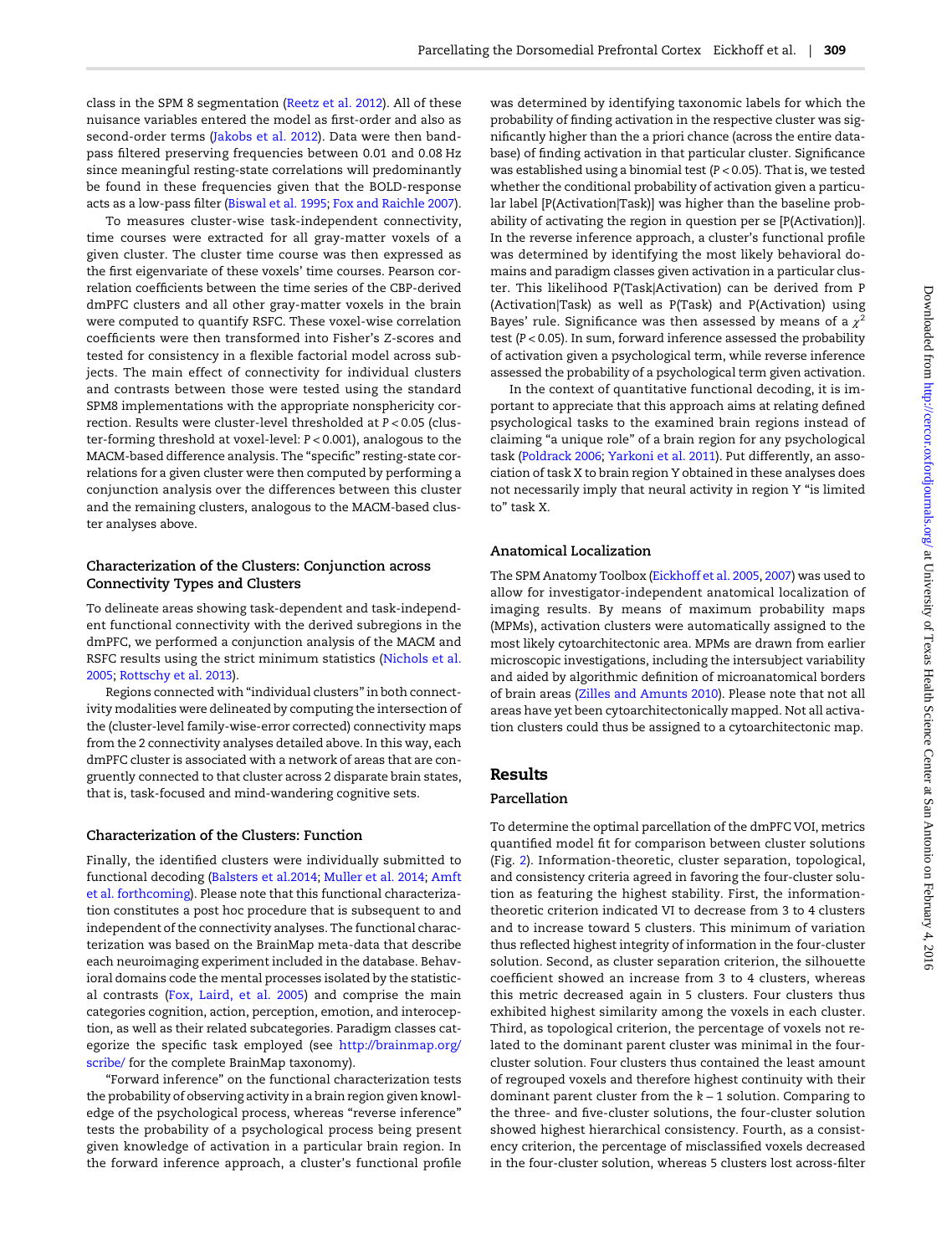the four-cluster solution as the most stable segregation of the dmPFC VOI (Fig. 3). Α  $B_{0.3}$ 0.95 0.28  $0.9$  $0.26$ 0.85  $0.8$  $0.24$ 

 $0.22$ 

 $0.2$ 

 $0.18$ 

15

 $10$ 

 $\mathsf{C}$ 

 $\overline{c}$ 

3

Percentage of

misclassified voxels

5

D  $20$   $\overline{c}$ 3  $\overline{4}$ 5

**Average silhouette** 

coefficient

0.75

 $0.7$ 

0.65

 $\mathbf{C}_{\mathbf{15}}$ 

 $14$ 13

 $12$  $11$ 

 $-23$ 

variation of

information

 $\rightarrow 3$  $-54$  $-55$ 

Percentage voxels not

with parent cluster

 $-24$  $-55$ 

<span id="page-6-0"></span>stability. In sum, these 4 criteria measuring model fit all favored



#### Individual Cluster Connectivity

To characterize each individual dmPFC cluster's functional connectivity, cluster-level corrected meta-analytic coactivations (MACM) were assessed for the 4 individual clusters (Fig. [4,](#page-7-0) top). The rostroventral (green), rostrodorsal (blue), and caudal-left (yellow) clusters coactivated with the ventromedial prefrontal cortex (vmPFC), anterior cingulate cortex (ACC), posterior cingulate cortex (PCC), left inferior parietal cortex [IPC; areas PGp and PGa ([Caspers et al. 2006\)](#page-14-0)], inferior frontal gyrus (IFG), amygdala, and hippocampus (for medial temporal cytoarchitectonic allocations, please see Table [1\)](#page-8-0). Despite this partially overlapping connectivity pattern, several differences between clusters were observed: The left IFG was connected to the rostroventral green cluster, the rostrodorsal blue cluster, and the caudal-left yellow cluster, but coactivations of the rostrodorsal and caudal-left clusters extended substantially further into the left anterior insula. Additionally, only the caudal-left yellow cluster was connected to the anterior midcingulate cortex predominantly in the left hemisphere (aMCC; [Vogt 2005\)](#page-17-0). With respect to medial temporal connectivity, the caudal-left yellow cluster mainly coactivated with the left amygdalar laterobasal nuclei group (LB; [Amunts](#page-13-0) [et al. 2005\)](#page-13-0), whereas the 2 rostral clusters (green and blue) were more connected to the amygdalar superficial nuclei group (SF; [Amunts et al. 2005](#page-13-0)) and the left hippocampus (Table [1\)](#page-8-0). In the right hemisphere, only the rostrodorsal blue cluster was significantly connected to the right amygdalar SF. This cluster further coactivated with the right extrastriate area V5 (hOc5; [Malikovic](#page-15-0) [et al. 2007](#page-15-0)). In contrast, only the rostroventral green cluster showed bilateral connectivity to IPC (bilateral areas PGp, left area PGa) and featured largest coactivations with vmPFC and PCC. Connectivity to all of the above-mentioned regions was absent for the caudal-right red cluster. Instead, the red cluster only coactivated with the left superior frontal sulcus (SFS). The rostroventral (green), rostrodorsal (blue), and caudal-left (yellow) clusters were also connected to the SFS, but in distinct, more rostral regions extending to the adjacent superior frontal gyrus (SFG).

After this assessment of task-dependent connectivity, we also determined the task-independent, RSFC for each individual cluster (Fig. [4](#page-7-0), middle). Compared with the MACM analyses, RSFC yielded more extensively distributed connectivity patterns, although both analyses (MACM and RSFC) were cluster-level corrected at the same threshold of P < 0.05. All 4 clusters were connected to large frontal regions including bilateral vmPFC, OFC, frontal pole, SFG, SFS, IFG (area 45 in the left hemisphere; [Amunts et al. 1999](#page-13-0)), ACC, MCC, and the precentral gyri (areas 4a, 4p; [Geyer et al. 1996](#page-15-0); and 6; [Geyer 2004](#page-15-0)). The similarly extensive parietal connections of all clusters included bilateral PCC,



Figure 3. Connectivity-based parcellation results. Connectivity-based parcellation divided the dmPFC VOI into 4 connectionally homogeneous subregions, a caudal-right (red), rostroventral (green), rostrodorsal (blue), and caudal-left cluster (yellow). The results were rendered into a T<sub>1</sub>-weighted MNI single-subject template using Mango.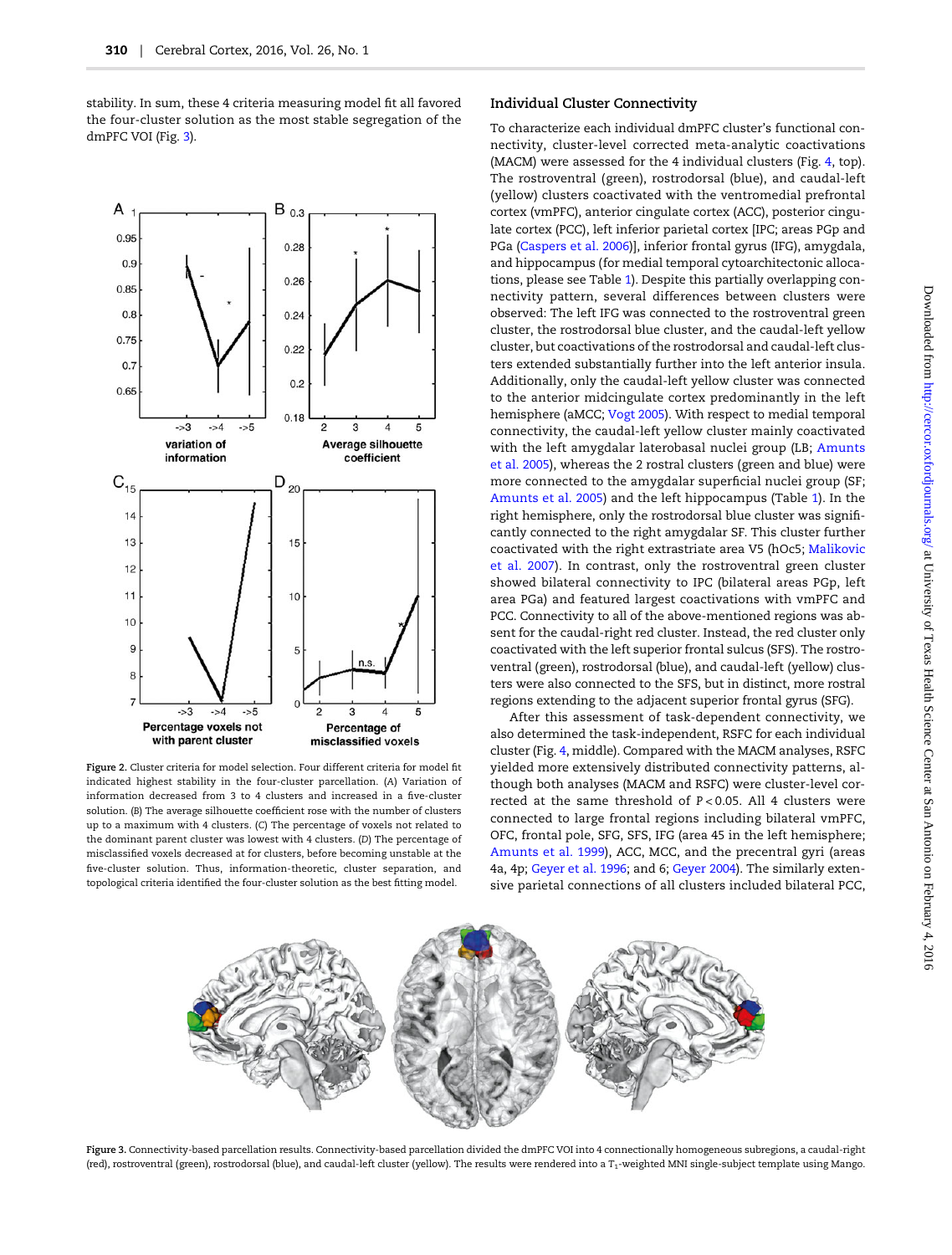<span id="page-7-0"></span>

Figure 4. Connectivity of the individual dmPFC clusters. Functional connectivity profiles of each dmPFC cluster based on meta-analytic connectivity modeling (MACM; top rows), resting-state functional connectivity (RSFC; middle rows), and the conjunction of RSFC and MACM results (RSFC and MACM; bottom rows). All results were cluster-level corrected at P < 0.05. All images were rendered into a T<sub>1</sub>-weighted MNI single-subject template using MRIcron [\(http://www.nitrc.org/projects/mricron/\)](http://www.nitrc.org/projects/mricron/).

precuneus, central sulci and postcentral gyri (areas 1, 3a, and 3b; [Geyer et al. 1999](#page-15-0)), parietal opercula (areas OP2 and OP3; [Eickhoff](#page-14-0) [et al. 2006\)](#page-14-0), superior parietal lobes (area 7M; [Scheperjans et al.](#page-16-0) [2008\)](#page-16-0), and IPC (bilateral PGa. PGp, and left PFm; [Caspers et al.](#page-14-0) [2006\)](#page-14-0). Furthermore, all clusters featured connectivity to bilateral middle frontal gyrus and inferior frontal gyri and the cerebellum (lobule VIIa crus I and II; [Diedrichsen et al. 2009](#page-14-0)). Subcortically, connectivity of the clusters was commonly found in the bilateral thalami, caudate nuclei, hippocampi (cornu ammonis, fascia dentata, and subiculum; [Amunts et al. 2005\)](#page-13-0), and the left amygdala (LB and SF). Only the caudal-right (red), rostroventral (green), and rostrodorsal (blue) clusters were connected to the right amygdala (SF, rostroventral, and -dorsal clusters also LB). Notably, although all clusters were also connected to the left

dorsolateral prefrontal cortex (dlPFC), only the red cluster showed right-hemispheric dlPFC connectivity.

After the separate characterization of functional connectivity in task and rest, each clusters' congruent connectivity across both the presence (MACM) and absence (RSFC) of task was investigated by a conjunction analysis (cf. Materials and Methods, Fig. 4, bottom). Congruent connectivity of the rostroventral green cluster, the rostrodorsal blue cluster, and the caudal-left yellow cluster included bilateral vmPFC, the adjacent ACC, the PCC as well as left IPC (left area PGp, extending into PGa especially for the rostroventral green cluster), and IFG. In the medial temporal lobe, congruent effects confirmed the rostroventral green and rostrodorsal blue clusters' connectivity to LB, SF (amygdala), and the cornu ammonis (hippocampus), whereas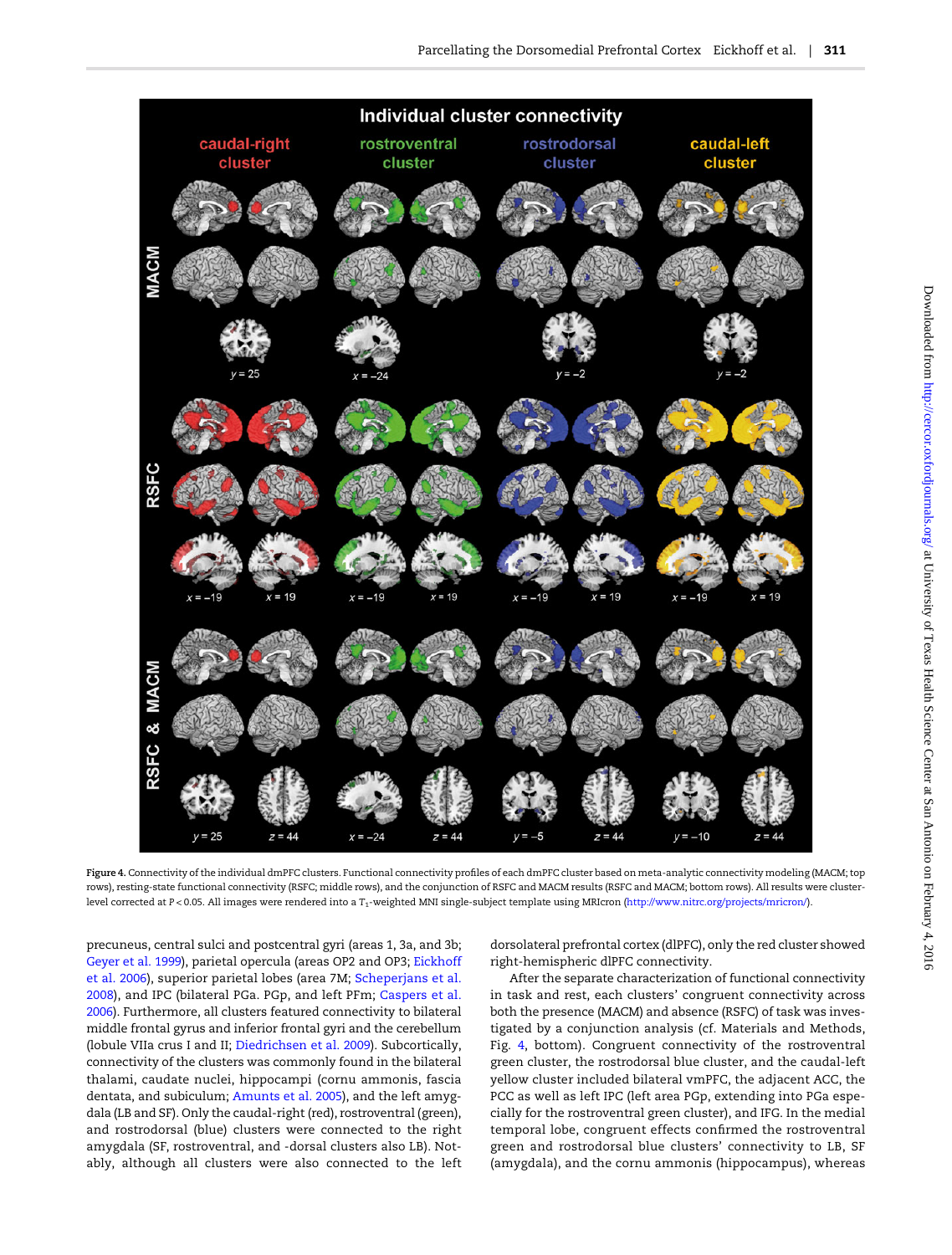|                                | Rostroventral cluster (green) | Rostrodorsal cluster (blue) | Caudal-left cluster (yellow) |
|--------------------------------|-------------------------------|-----------------------------|------------------------------|
| Left amygdala                  |                               |                             |                              |
| Connectivity overlap with SF   | 20.30% (22.20%)               | 33.50% (27.10%)             | 2.70% (8.70%)                |
| Connectivity overlap with CM   | 1.20% (0.10%)                 | 2.50% (0.10%)               | $0.10\%$ (0.00%)             |
| Connectivity overlap with LB   | 33.70% (17.70%)               | 22.90% (36.20%)             | 85.00% (51.00%)              |
| SF overlap with connectivity   | 22.90% (12.60%)               | 54.20% (18.80%)             | 1.60% (0.60%)                |
| CM overlap with connectivity   | 4.90% (0.10%)                 | 14.20% (0.20%)              | $0.20\%$ (0.00%)             |
| LB overlap with connectivity   | 23.60% (6.20%)                | 22.90% (15.50%)             | 30.40% (2.10%)               |
| Left hippocampus               |                               |                             |                              |
| Connectivity overlap with HATA | 1.80% (0.00%)                 | $0.40\%$ (0.00%)            | $0.00\%$ (0.00%)             |
| Connectivity overlap with CA   | 25.60% (42.80%)               | 15.10% (33.90%)             | 5.20% (29.80%)               |
| Connectivity overlap with SUB  | 4.60% (8.40%)                 | $0.40\%$ (0.80%)            | $0.00\%$ (0.00%)             |
| HATA overlap with connectivity | 71.10% (0.00%)                | 22.20% (0.00%)              | $0.00\%$ (0.00%)             |
| CA overlap with connectivity   | 7.20% (6.00%)                 | $6.10\%$ (5.80%)            | $0.70\%$ (0.50%)             |
| SUB overlap with connectivity  | 2.00% (1.80%)                 | $0.20\%$ (0.20%)            | $0.00\%$ (0.00%)             |

<span id="page-8-0"></span>Table 1 Quantified topographical overlap of individual clusters' task-dependent connectivity pattern (MACM) with cytoarchitectonic maps in the left medial temporal lobe (congruent MACM and RSFC connectivity added in brackets)

Using the SPM Anatomy Toolbox ([Eickhoff et al. 2005](#page-14-0)), we tested for topographic overlap of clusters' coactivations with probabilistic cytoarchitectonic maps of the amygdala and hippocampus ([Amunts et al. 2005\)](#page-13-0). The table exhibits left-hemispheric results only, since only the rostrodorsal cluster (blue) featured connectivity with the right medial temporal lobe (predominantly SF). Please note that the caudal-right cluster (red) did not show any significant meta-analytic connectivity to the medial temporal lobes. Anterior dmPFC clusters (green and blue) showed most robust coactivation with left hippocampus and amygdalar SF and LB. The caudal-left cluster (yellow) predominantly connected with left LB. Bold for visual accessibility.

SF, superficial nuclei group; CM, centromedial nuclei group; LB, laterobasal nuclei group; CA, cornu ammonis; SUB, subiculum.



Figure 5. Specific connectivity of the individual dmPFC clusters. Depicting connectivity patterns which are stronger connected to a given dmPFC cluster, compared with all 3 other clusters based on meta-analytic connectivity modeling (MACM; top row) and resting-state functional connectivity (RSFC; middle row). Specific connectivity is rendered for caudal-right (red), rostroventral (green), rostrodorsal (blue), and caudal-left (yellow) cluster. All images were rendered into a T<sub>1</sub>-weighted MNI singlesubject template using MRIcron.

the caudal-left yellow cluster was predominantly connected to the amygdalar LB (Table 1). In the right hemisphere, additional congruent connectivity to the IPC (right area PGp) was found for the rostroventral green cluster, whereas the right amygdala (mostly SF) was congruently connected to the rostrodorsal blue cluster. The caudal-right red cluster was congruently connected to the left SFS, located posteriorly to SFS and SFG connectivity of the rostral green and blue clusters as well as the caudal-left yellow cluster.

#### Specific Cluster Connectivity

Due to the large similarity of functional connectivity of the dmPFC clusters (apart from the red cluster), a subsequent analysis targeted those brain regions that are more strongly

connected to a given dmPFC cluster than the respective 3 other clusters (Fig. 5). To isolate these regions for one cluster, its functional connectivity was contrasted to those of all other clusters in 3 separate comparisons. Topographical overlap between these 3 difference maps was finally tested by an AND conjunction. For example, the specific connectivity of cluster 1, compared with all other dmPFC clusters, was computed by the following conjunction: (cluster1–cluster2) AND (cluster1–cluster3) AND (cluster1–cluster 4).

In the MACM analysis, such specific connectivity patterns were only found for the rostroventral green cluster and the caudal-left yellow cluster (Fig. 5, top row). The rostroventral green cluster, more than all other dmPFC clusters, was connected to left PCC and bilateral IPC (area PGp), that is, regions that form the core of what is known as the default mode network ([Buckner](#page-14-0)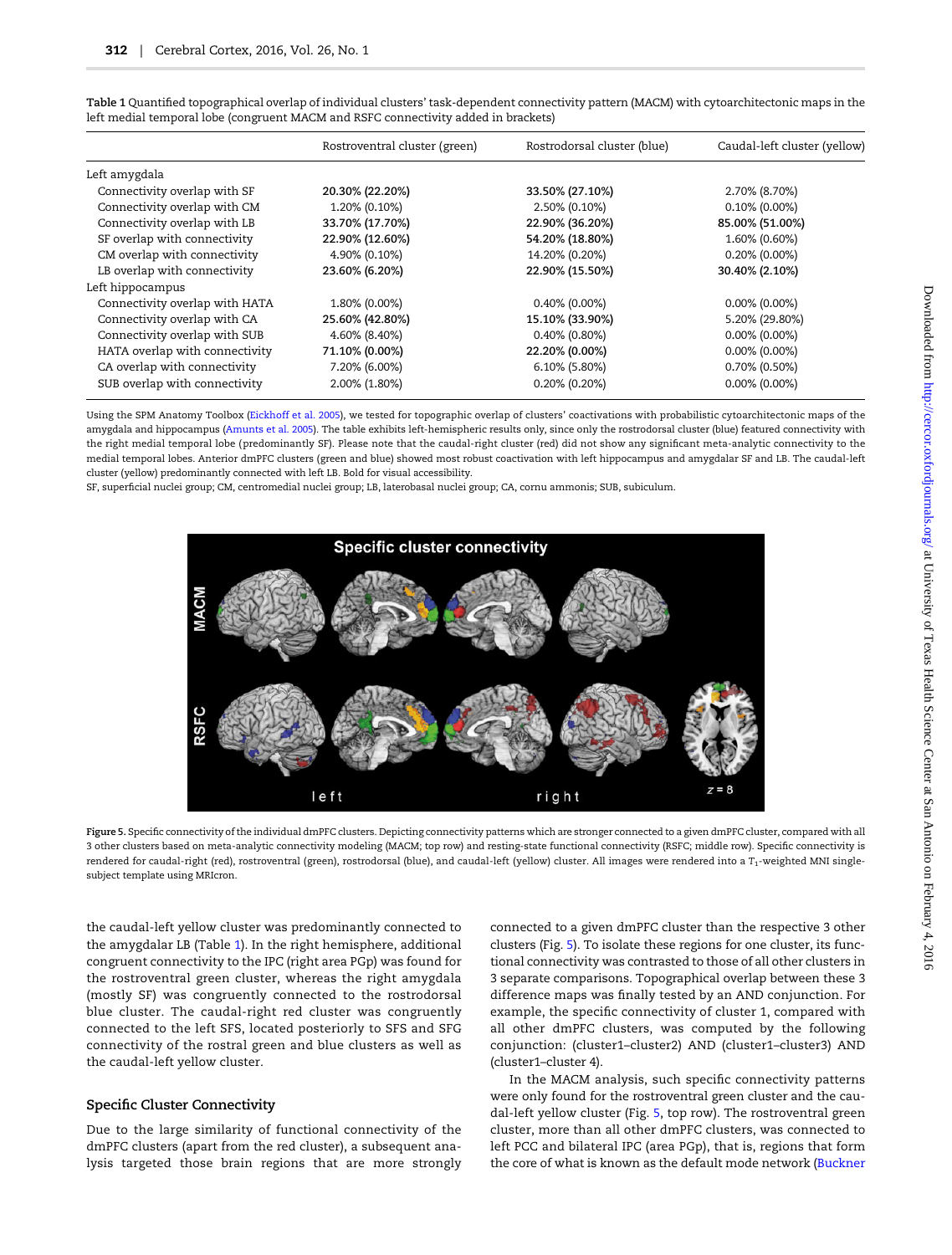<span id="page-9-0"></span>[et al. 2008\)](#page-14-0). The caudal-left yellow cluster, in turn, was specifically connected to the (left) aMCC.

In the RSFC analysis, the rostroventral green cluster and the caudal-left yellow cluster showed similar functional connectivity (Fig. [5,](#page-8-0) bottom row) as in the specific MACM analyses. The rostroventral green cluster was specifically connected to the left PCC. The yellow cluster featured specific connectivity to left aMCC and—in addition to the MACM results—also the bilateral anterior insula.

Furthermore, RSFC analyses also revealed specific connectivity for the right-caudal red cluster and the rostrodorsal blue cluster: The right-caudal cluster was specifically connected to the right dlPFC, superior parietal cortex (7A, 7M; [Scheperjans et al. 2008\)](#page-16-0), intraparietal sulcus (hIP1, hIP3; [Choi et al. 2006\)](#page-14-0), IPC (PGa, PFm, PGp), dorsal PCC, and precuneus, middle temporal gyrus (MTG), and inferior temporal gyrus (ITG) as well as left cerebellum (lobule VIIa crus II). The rostrodorsal blue cluster further showed specific connectivity to left IFG, temporal pole and bilateral MTG, middle occipital gyri (MOG), and cerebelli (lobule VIIa right Crus I, left crus II).

It is noteworthy that RSFC yielded more distributed connections than MACM in all dmPFC clusters. RSFC thus also revealed more extensive specific connectivity patterns.

#### Functional Decoding of Clusters

After mapping the dmPFC subdivisions and delineating the ensuing clusters' connectivity, their functional profiles were determined based on cognitive terms from the BrainMap taxonomy (Fig. 6). For the sake of robustness, we focused on taxonomic associations that were significant in both the forward and reverse inference. Forward inference derives brain activity from a psychological term, whereas reverse inference derives a psychological term from brain activity (cf. methods). Behavioral domains (BDs) and paradigm classes (PCs) of all 4 clusters indicated a shared association with cognition as well as emotion. In line with this observation, the rostroventral green cluster, the rostrodorsal blue cluster, and the caudal-left yellow cluster showed common involvement in emotional discrimination tasks.



Figure 6. Functional decoding of individual dmPFC clusters. Each cluster's significant associations with psychological terms (Behavioral Domains and Paradigm Classes) from the BrainMap database [\(http://www.brainmap.org\)](http://www.brainmap.org). Forward inference determines above-chance brain activity given the presence of a psychological term, whereas reverse inference determines the above-chance probability of a psychological term given observed brain activity. The x-axis indicates relative probability values.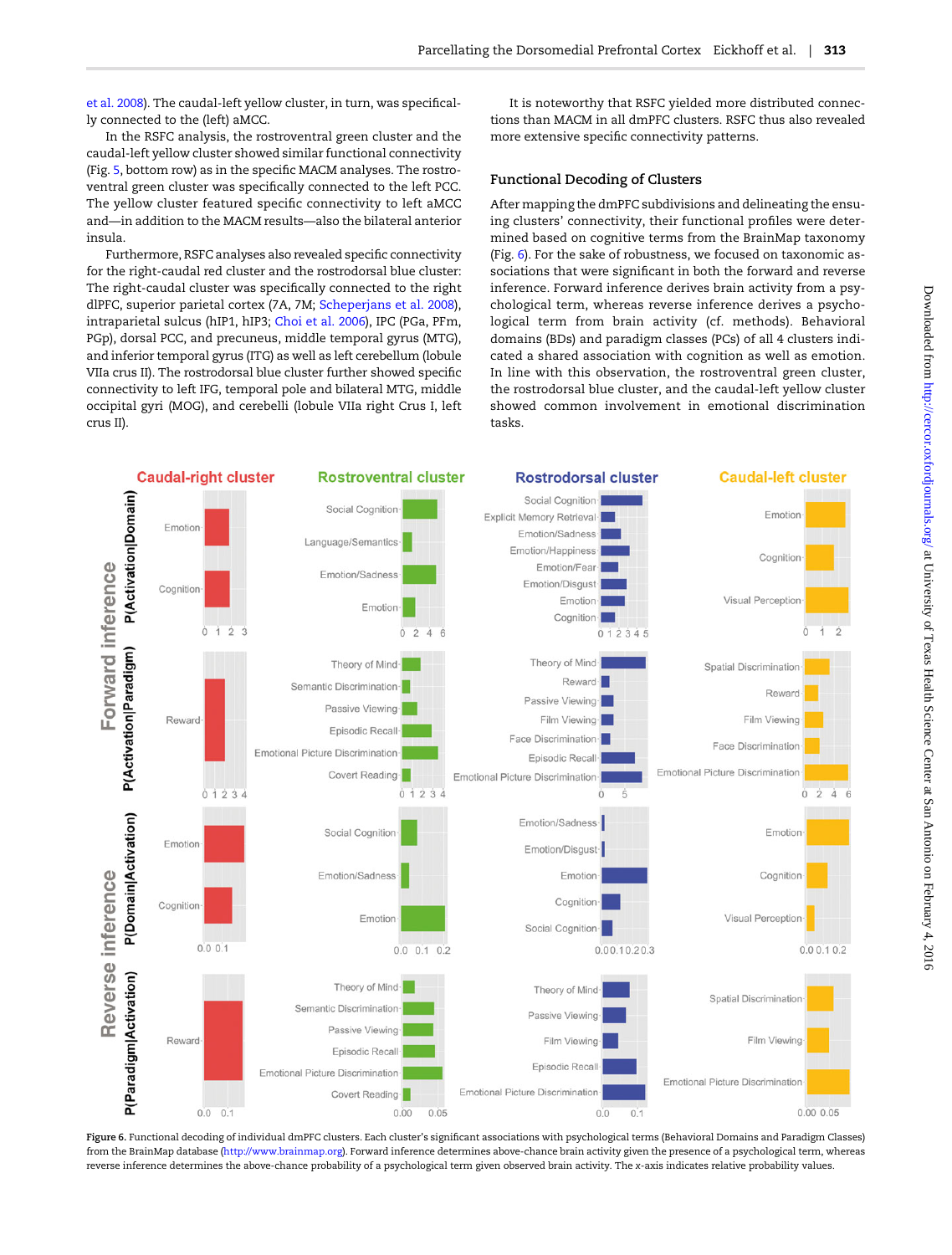Besides these commonalities in very broad functional domains, clusters were more specifically characterized by those taxonomic associations that were not found in any other dmPFC cluster. The caudal-right red cluster, unlike any other dmPFC cluster, was related to reward tasks. In contrast, the caudal-left dmPFC cluster 4 showed specific involvement in the visual-perceptual and spatial discrimination tasks. Rostrally in the dmPFC, the rostroventral green cluster featured specific involvement in language tasks, comprising semantic discrimination and covert reading. The rostrodorsal blue cluster revealed specific functional associations with different types of basic emotions.

Importantly, no commonalities were found for the left- and right-caudal cluster, except for the broad domains of emotion and cognition. Overlapping functional involvements were similarly rare between rostral and caudal clusters: only the blue and the yellow clusters were congruently related to film viewing. In contrast, both rostral clusters (blue and green) showed much more overlap in their functional profile. Rostral clusters related to social cognitive tasks, including theory of mind (e.g., perspective taking), episodic recall, and passive viewing. Please note that passive viewing may be a commonly co-labeled condition of social, emotional and cognitive tasks in the BrainMap database.

## Discussion

The dmPFC subserves sophisticated manipulations of social information. Increasing evidence, however, suggests that the part of the human dmPFC related to high-level social cognition may contain functionally heterogeneous subregions ([Amodio and](#page-13-0) [Frith 2006;](#page-13-0) [Gilbert, Gonen-Yaacovi, et al. 2010](#page-15-0); [Gilbert, Henson,](#page-15-0) [et al. 2010\)](#page-15-0). For example, different social cognition tasks, such as theory of mind, moral judgments, and empathy have been shown to recruit regionally distinct portions of the dmPFC [\(Mitchell et al. 2006;](#page-16-0) [Gilbert, Henson, et al. 2010](#page-15-0); [Bzdok, Schilbach,](#page-14-0) [et al. 2012](#page-14-0)). Therefore, the present study formally tested for heterogeneity in the dmPFC as defined by increased activation during complex social judgments that generalized across visual and auditory sensory input [\(Bzdok, Langner, et al. 2012;](#page-14-0) [Hensel et al.](#page-15-0) [forthcoming\)](#page-15-0). By capitalizing on coactivation patterns in the BrainMap database [\(Fox and Lancaster 2002\)](#page-15-0), the dmPFC seed was segregated into 4 clusters: 2 rostral ones (dorsal and ventral) and 2 caudal ones (left and right; Fig. [3\)](#page-6-0). The rostral clusters, especially the rostroventral cluster, were strongly connected to the PCC and the IPC, components of the default mode network (DMN). Furthermore, both rostral clusters featured functional connections to the amygdala and hippocampus in the limbic system as well as functional associations with memory and social cognitive tasks. In contrast, the 2 caudal clusters were hemispherically divided and predominantly connected to the respective ipsilateral hemispheres. The caudal-right cluster was connected to a right-lateralized frontoparietal attentional network. The caudal-left cluster was connected to the left aMCC and bilateral anterior insulae, proposed to correspond to a salience network. Our results thus support a differentiation within the dmPFC as delineated by its response to higher-level social cognition by regionally distinct functional relations to limbic, attentional, and default mode networks as well as corresponding functional assignments.

#### Connections to the Limbic System

The 2 rostral clusters (green and blue) were congruently connected (across MACM and RSFC) to the left amygdala (assigned to LB and SF nuclei groups) and left hippocampus (assigned to

CA and HATA). In contrast, the caudal-left yellow cluster was congruently connected only to the left amygdala (assigned to LB) but not hippocampus. Importantly, white-matter bundles of the amygdala or fornix-carried bundles of the hippocampus were scarcely connected to the rostral or caudal dmPFC as measured by diffusion MRI (dMRI) in humans ([Croxson et al. 2005\)](#page-14-0). Another dMRI study in humans [\(Greicius et al. 2009](#page-15-0)) even concluded that the medial temporal lobe (including amygdala and hippocampus) and dmPFC appear not to have direct connections to the dmPFC.

Importantly, however, observed functional connections do not need to coincide with observed structural connections, and vice versa (cf. [Greicius et al. 2009;](#page-15-0) [Eickhoff et al. 2010\)](#page-14-0). In fact, the present functional connectivity of the "rostral" dmPFC (green and blue clusters) with the amygdala and hippocampus is likely to be mediated by third-party regions, such as the PCC or RSC (cf. [Morris et al. 1999](#page-16-0); [Lavenex et al. 2002;](#page-15-0) [Kobayashi and](#page-15-0) [Amaral 2003\)](#page-15-0). This would be in line with our results as the only dmPFC cluster without significant connectivity to either amygdala or hippocampus (the red cluster) was also the only cluster without congruent connectivity to the PCC. In turn, the present functional connectivity of the "caudal" dmPFC (the yellow cluster) to the amygdala (i.e., LB and SF) may actually reflect existing axonal connections as well as a gradual rostro-caudal shift in cytoarchitecture. That is because the pregenual ACC (pACC), adjacent to the dmPFC/BA9, has frequently been observed to be axonally connected to the amygdala in animals ([Devinsky et al.](#page-14-0) [1995\)](#page-14-0). More specifically, tracer injection in the pACC of rhesus monkeys labeled the LB (in line with functional connectivity of the yellow cluster) in the amygdala but no area in the hippocampus [\(Vogt and Pandya 1987](#page-17-0)). We therefore note a convergence between earlier reports of axonal connectivity in monkeys and present reports of functional connectivity in humans. The caudal portion of the present dmPFC seed might thus relate to the known gradual rostro-caudal cytoarchitectonic change from the dmPFC to the pACC ([Sarkissov 1955](#page-16-0); [Vogt and Pandya 1987\)](#page-17-0). This shift from only functional amygdala connectivity of the "rostral" dmPFC to "both" functional and structural amygdala connectivity in the "caudal" dmPFC indicates a shift in our dmPFC seed between cytoarchitectonically different regions from the dmPFC proper (BA 9) to the pACC (p32).

#### Connections to the Default Mode Network

Of the 4 delineated clusters, the rostroventral green cluster was most consistently connected to the PCC and bilateral IPC, that is, core components of the default mode network. Neural activity in this network decreases during most tasks and increases during a small set of high-level tasks, including past, hypothetical, future, and navigational thinking [\(Buckner et al. 2008](#page-14-0); [Spreng](#page-16-0) [et al. 2009](#page-16-0); [Bzdok, Langner, Schilbach, Jakobs, et al. 2013\)](#page-14-0). First, only the green cluster was connected to the core nodes of this network (bilateral IPC and PCC, besides mPFC) congruently across MACM and RSFC. Second, only the green cluster exhibited connectivity to these network nodes when considering specific connectivity according to MACM (all nodes) and RSFC (bilateral PCC). The green cluster in the rostroventral dmPFC therefore showed the closest functional coupling with the DMN across task-related (MACM) and task-unrelated (RSFC) brain states.

This regionally specific dmPFC connectivity is relevant in light of the diverging literature with respect to the connectivity of the mPFC to the DMN. Neural activity related to the DMN has been discussed to be associated with the more "dorsal" mPFC (e.g., [Weissman et al. 2006;](#page-17-0) [Laird, Eickhoff, Li, et al. 2009;](#page-15-0) [Pisapia](#page-16-0)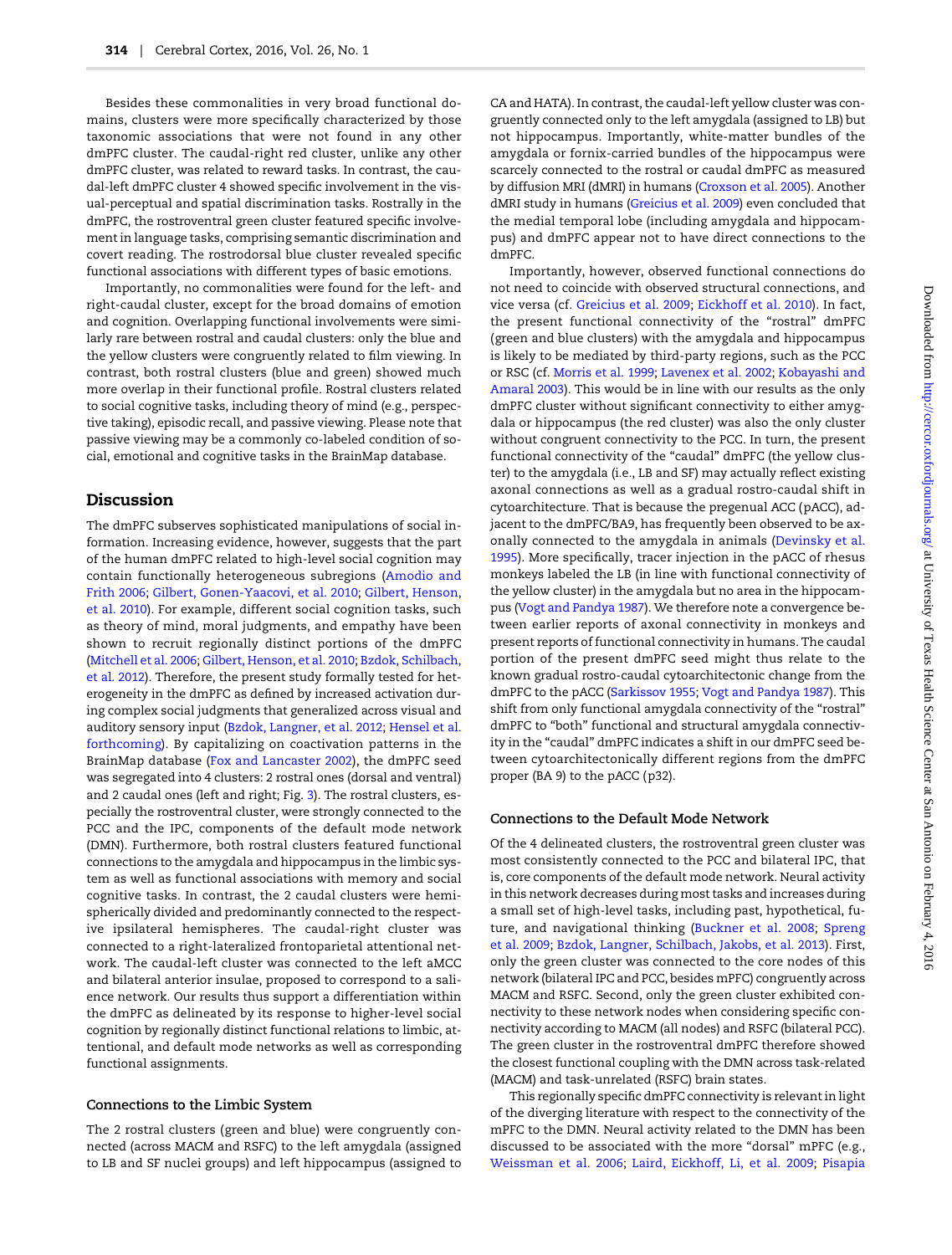[et al. 2012](#page-16-0)), more ventral mPFC (e.g., [Schilbach et al. 2008](#page-16-0); [Mars](#page-15-0) [et al. 2012](#page-15-0)), both (e.g., [Shulman et al. 1997](#page-16-0); [Gusnard et al. 2001;](#page-15-0) [Andrews-Hanna et al. 2010\)](#page-13-0), or even with the neighboring ACC [\(Shulman et al. 1997](#page-16-0); [Laird, Eickhoff, Li, et al. 2009](#page-15-0)). In a recent fMRI study aimed at segregating the DMN ([Bado et al. 2014](#page-13-0)), the dorsal mPFC was more active during emotional autobiographical recall, whereas the ventral mPFC was more metabolically active during rest. However, dmPFC versus vmPFC were noted to be preferentially connected to the lateral versus medial components of the DMN, respectively ([Bzdok, Langner, Schilbach, Enge](#page-14-0)[mann, et al. 2013](#page-14-0)). Another DMN segregation using hierarchical clustering of fMRI data [\(Andrews-Hanna et al. 2010](#page-13-0)) associated the networks preferentially connected to the dmPFC versus vmPFC with thinking about the future versus present self. The authors further compared the functional correlations between 11 regions that composed their DMN. They reported that a region between dmPFC and vmPFC was connected to "all" DMN regions as graph-analytically measured by betweenness centrality. This middle mPFC region (on a ventrodorsal axis) is in close topographical proximity to the present rostroventral dmPFC cluster. Thus, previous and present results indicate that approximately the rostroventral green cluster yields the most consistent DMN connectivity across the medial prefrontal wall. Functional decoding of the rostroventral dmPFC also revealed implications in memory tasks, social cognition, and language processing. Indeed, previous quantitative meta-analyses showed the dmPFC to be consistently relate to memory, social, and language tasks [\(Binder et al. 2009](#page-13-0); [Spreng et al. 2009](#page-16-0); [Mar 2011\)](#page-15-0). These results show that the most DMN-related cluster of the dmPFC is not only relevant for unconstrained cognition during rest, but also for some of the most sophisticated cognitive tasks. In sum, the present results agree with the currently scarce evidence for an important DMN node in the most frontopolar mPFC, most closely corresponding to the present rostroventral cluster. The functions of this DMN node seem to range from task-free to task-constrained processing.

#### Lateralization Effects in the Caudal dmPFC

In contrast to the rostral dmPFC, segregation in the caudal dmPFC (the caudal-right red cluster and the caudal-left yellow cluster) revealed hemisphere-specific connectivity patterns. The red cluster was connected to the left SFS according to MACM and RSFC and featured specific RSFC to a right-lateralized network composed of the right aMCC, dlPFC, IPC, precuneus, MTG, and ITG, as well as the left cerebellum. Although tracing studies in monkeys coincide with many of these connections ([Carmichael](#page-14-0) [and Price 1996](#page-14-0); [Barbas et al. 1999](#page-13-0); [Petrides and Pandya 2007](#page-16-0)), they did apparently not report or explicitly address hemispheric differences in "axonal connectivity." Nevertheless, "functional connectivity" of the (right-hemispheric) red cluster revealed clearly right-lateralized connections. In contrast, the (left-hemispheric) yellow cluster partly shared the connectivity pattern of the rostral dmPFC clusters, including connection to DMN areas. In addition, this cluster is specifically connected to the left aMCC (across MACM and RSFC) and bilateral anterior insula (RSFC). These findings match structural findings from dMRI in humans reporting enlarged anterior and midcingulate whitematter bundles in the left hemisphere ([Gong et al. 2005;](#page-15-0) [Wakana](#page-17-0) [et al. 2007](#page-17-0)). Axons within this tract connect the dmPFC to the midcingulate cortex [\(Yeterian et al. 2012\)](#page-17-0), which itself features axonal connections to the insula [\(Vogt and Pandya 1987](#page-17-0); [August](#page-13-0)[ine 1996](#page-13-0); [Saleem et al. 2007;](#page-16-0) [van den Heuvel et al. 2009](#page-17-0)). In sum, functional connectivity of the caudal dmPFC reveals its

preferential involvement in ipsilateral neural networks. This difference in connectivity most likely explains the hemispheric division of the caudal dmPFC based on its whole-brain coactivation patterns.

Explanations for hemispheric lateralization range from interhemispheric inhibition to recruitment of contralateral regions during demanding tasks ([Stephan et al. 2007\)](#page-17-0). Hemispheric specialization may further subserve the isolation of simultaneously computed outputs [\(Chiarello and Max](#page-14-0)field 1996). To the best of our knowledge, no previous study has described the hemispherically distinct organization in the dmPFC. Yet, each caudal dmPFC cluster was specifically connected to the adjacent ipsilateral aMCC, which has been previously discussed in terms of lateralization. For example, during a dual task fMRI study, the left and right aMCC have been demonstrated to parallely encode the rewards of 2 separate tasks [\(Charron and Koechlin 2010](#page-14-0)). Moreover, left and right aMCC have been found to modulate ipsilateral brain regions in a task-dependent fashion [\(McIntosh and](#page-15-0) [Lobaugh 2003;](#page-15-0) [Stephan et al. 2003](#page-17-0)). When engaging participants in either verbal or visuospatial tasks on identical stimuli, analyses based on psychophysiological interactions revealed the left aMCC to be effectively connected to the left IFG during the verbal task, whereas the right aMCC was effectively connected to right IPL during a visuospatial task. This exemplifies how hemispheric specialization may allow the mediation between different task networks. Importantly, the present RSFC analyses indicate that, even in the absence of tasks, caudal dmPFC clusters are preferentially connected to networks within ipsilateral hemispheres. We thus corroborate absent lateralization in the rostral dmPFC ([Gilbert, Gonen-Yaacovi, et al. 2010\)](#page-15-0) and existing hemispherical specialization in the caudal dmPFC. The present lateralization in the caudal dmPFC might therefore indicate a functional integration of task-dependent as well as task-independent networks.

#### Interacting Networks in the dmPFC

The sets of brain regions beyond right and left aMCC, connected to caudal-right and caudal-left dmPFC, respectively, correspond to well-characterized neural networks [\(Dosenbach et al. 2007;](#page-14-0) [Seeley et al. 2007\)](#page-16-0): The frontoparietal connections of the (righthemispheric) red cluster (SFG, dlPFC, IPC, and precuneus) largely correspond to a previously described executive network ([Fox,](#page-15-0) [Snyder, et al. 2005](#page-15-0); [Seeley et al. 2007\)](#page-16-0). This frontoparietal network has been linked to attentional modulation of bottom-up processing of visuospatial information, especially in the right hemisphere [\(McIntosh et al. 1994](#page-15-0); [Corbetta and Shulman 2002;](#page-14-0) [Corbetta et al. 2008](#page-14-0); [Thiebaut de Schotten et al. 2011\)](#page-17-0). In contrast, aMCC and bilateral anterior insula, connected to the yellow cluster, have been conceptualized as a salience network ([Seeley et al.](#page-16-0) [2007;](#page-16-0) [Menon and Uddin 2010](#page-15-0)), potentially involved in interoceptive awareness ([Critchley 2004](#page-14-0)), pain detection ([Vogt 2005;](#page-17-0) [Lamm](#page-15-0) [et al. 2011](#page-15-0)), and empathy [\(Fan et al. 2011;](#page-14-0) [Bzdok, Schilbach, et al.](#page-14-0) [2012\)](#page-14-0). The general function of the salience network during these tasks may be the maintenance of pertinent cognitive sets and behavioral goals ([Bush et al. 2002;](#page-14-0) O'[Doherty et al. 2003;](#page-16-0) [Dosenbach](#page-14-0) [et al. 2007](#page-14-0)). Granger causality analyses further suggested the salience network to mediate between the mostly endogenously oriented DMN and the mostly exogenously oriented frontoparietal network during tasks ([Sridharan et al. 2008](#page-16-0); [Uddin and Menon](#page-17-0) [2009;](#page-17-0) [Menon and Uddin 2010;](#page-15-0) [Chiong et al. 2013\)](#page-14-0). In line with this assumption, task performance increases with causal influence from the aMCC on the dmPFC. In contrast, the reciprocal influence of the dmPFC on the aMCC relates to decreasing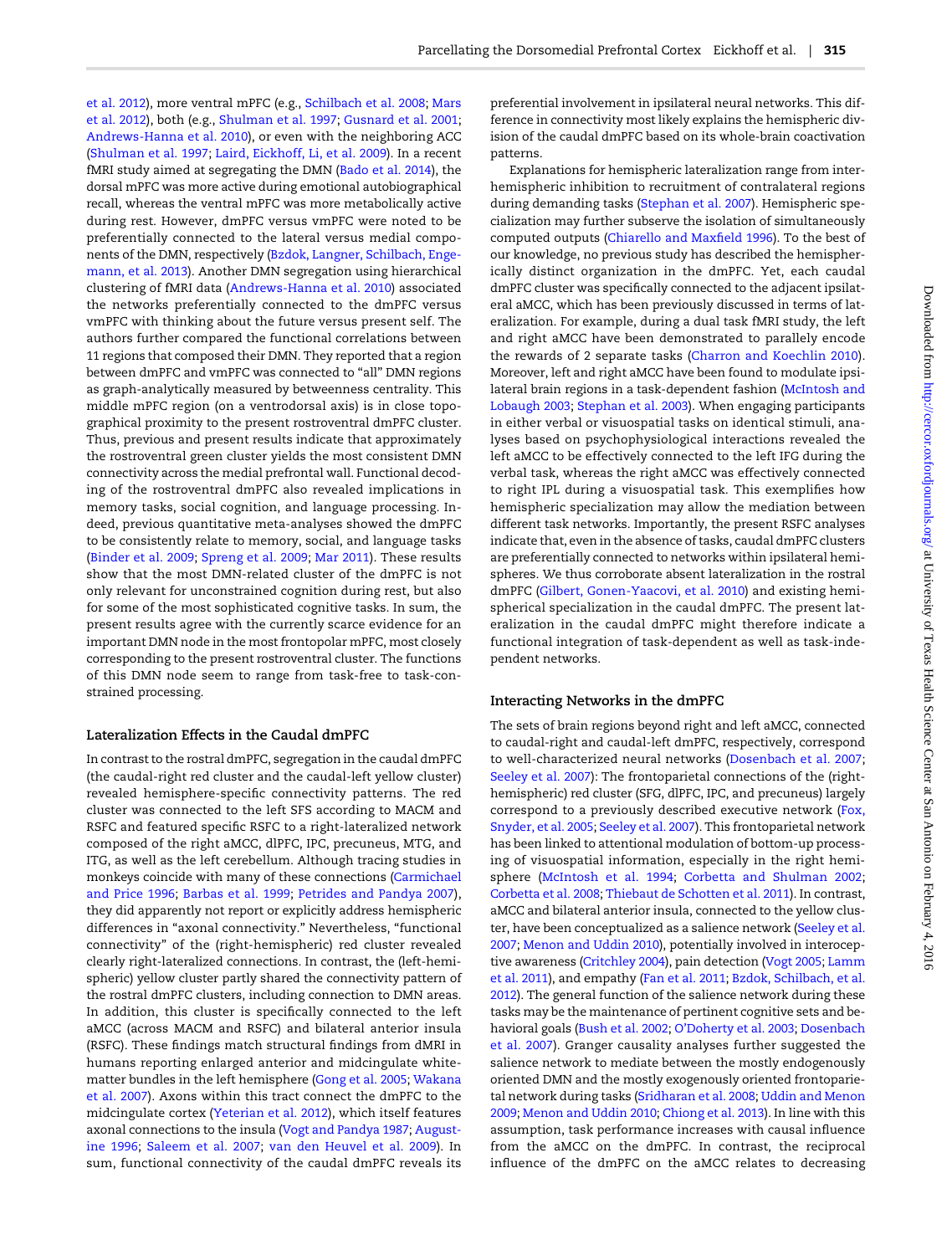performance [\(Wen et al. 2013](#page-17-0)). Concordantly, salience network lesions impair task performance combined with disinhibited DMN activation [\(Bonnelle et al. 2012](#page-13-0)).

The present results thus demonstrate the DMN, salience network, and right frontoparietal network to be connected to distinct dmPFC subregions. Specific DMN connectivity was found with the rostroventral green cluster, the frontoparietal network connected to the caudal-right (red) cluster and finally the caudal-left dmPFC cluster (yellow) features functional connections to both salience network and the DMN. These findings suggest a left-dominant salience processing in the dmPFC, conceivably modulating DMN activity to improve task performance. Taken together, the hemispheric specialization of the caudal dmPFC may allow an isolated computation of the mainly endogenously focused DMN and the mainly exogenously focused frontoparietal network. This might potentially be orchestrated by the salience network.

## Understanding Previous Data in the Light of a New Functional Map

The dmPFC increases neural activity during unconstrained cognition as well as in numerous cognitive and emotional experimental settings ([Laird, Eickhoff, Li, et al. 2009](#page-15-0); [Spreng et al.](#page-16-0) [2009;](#page-16-0) [Mar 2011](#page-15-0); [Schilbach et al. 2012\)](#page-16-0). Functional and anatomical alterations of the dmPFC have been further associated with diseases such as frontotemporal dementia, schizophrenia, and bipolar disorder ([Schroeter et al. 2008;](#page-16-0) [Minzenberg et al. 2009;](#page-16-0) [Ellison-Wright and Bullmore 2010](#page-14-0)). Yet, previous evidence already indicated heterogeneous dmPFC regions to differentially respond to social, emotional, memory, and attentional tasks ([Gil](#page-15-0)[bert, Henson, et al. 2010\)](#page-15-0). Additionally, separate quantitative meta-analyses on theory-of-mind tasks (ToMs), moral judgments, and empathic processing were associated with activity increases in heterogeneous dmPFC regions ([Spreng et al. 2009;](#page-16-0) [Bzdok, Schilbach, et al. 2012\)](#page-14-0). These previous results indicate subregionally distinct dmPFC contributions even within the class of social cognitive processes. As far as we know, no currently available micro- or macroanatomical atlas provides topographical segregation of the dmPFC. The present connectivity-based parcellation thus provides a first basis to interpret such previous data by a more detailed dmPFC map.

As a post hoc analysis, we quantified the regional overlap of 3 previously published coordinate-based meta-analyses of theory of mind, moral judgments, and empathy ([Bzdok, Schilbach, et al.](#page-14-0) [2012](#page-14-0)) with each of the 4 CBP-derived dmPFC clusters (Table 2).

This topographical comparison located meta-analytic convergence underlying theory of mind and moral judgments to the rostral green and blue dmPFC clusters, whereas empathy activations converged more caudally ( predominantly in the left cluster) in the dmPFC. This agrees with the rostral dmPFC's

association with episodic memory and connectivity to the PCC and hippocampus as shown in the current work. We would argue that these findings reflect a likely basis for mental scene construction disregarding processing present sensory input predominantly in the green cluster [\(Buckner et al. 2008](#page-14-0); [Spreng and](#page-16-0) [Grady 2010\)](#page-16-0). Such hypothetical simulations based on episodic memory might be more relevant to theory of mind and moral cognition than empathy processes. Especially, the latter often involves present and thus embodiment-mediated experiences, such as emotional expressions or pain [\(Hein and Singer 2008;](#page-15-0) [Lamm et al. 2011](#page-15-0)). In contrast, moral judgments involve retrieval, manipulation, and binding of abstract social knowledge for probabilistic predictions [\(Moll et al. 2005](#page-16-0); [Bar 2007\)](#page-13-0). In line with this, moral judgments showed highest convergence in the rostroventral green cluster, which exhibited most selective DMN connectivity in addition to functional associations with episodic and semantic memory (Fig. [6](#page-9-0)). Furthermore, coordinate-based meta-analyses on theory of mind and autobiographical memory [\(Spreng et al. 2009\)](#page-16-0) have reported maxima corresponding to the rostroventral dmPFC (green cluster).

Intriguingly, the maximum of dmPFC atrophy in frontotemporal dementia patients is likewise located in the rostroventral green cluster ([Schroeter et al. 2008](#page-16-0)). In line with the functional profile of this dmPFC cluster, diagnostic criteria of frontotemporal dementia include early decline in social interpersonal conduct, loss of insight, and language impairments [\(Neary et al. 1998\)](#page-16-0). In contrast to ToMs and moral judgments, empathy showed a relatively high overlap with the caudal red and yellow clusters.

Please note that only the yellow cluster featured connections to the left aMCC and anterior insulae (salience network), which is likewise consistently recruited in empathetic judgments ([Fan](#page-14-0) [et al. 2011;](#page-14-0) [Bernhardt and Singer 2012;](#page-13-0) Bzdok, [Schilbach, et al.](#page-14-0) [2012](#page-14-0)). Hence, the relatively high caudal dmPFC involvement during empathy tasks likely corresponds to the caudal-left cluster's axonal access to empathy-related circuits. Moreover, abnormal decrease of gray matter in these regions and the caudal-left dmPFC ([Bora et al. 2010\)](#page-13-0) or caudal bilateral dmPFC [\(Ellison-Wright and Bullmore 2010](#page-14-0)), has been frequently reported in schizophrenia and bipolar disorder patients. Therefore, the salience network connectivity of the caudal-left dmPFC may not only explain its role in emotional tasks, but also psychopathological disturbances such as psychosis [\(Palaniyappan](#page-16-0) [and Liddle 2012](#page-16-0)).

In sum, the present dmPFC parcellation provides a novel framework for the interpretation of heterogeneous task activations and disease-related findings. Memory demanding (i.e., potentially mental scene related) social cognitive tasks such as theory of mind and moral judgments were found to predominantly recruit the rostroventral dmPFC, whereas the more affective empathy tasks were associated with more caudal-left dmPFC recruitment.

Table 2 DmPFC recruitment of distinct social tasks and their topographical overlap with individual connectivity-derived dmPFC clusters

|                               | Theory of mind         | Moral judgment         | Empathy               |
|-------------------------------|------------------------|------------------------|-----------------------|
|                               | (1558 voxels in dmPFC) | (2527 voxels in dmPFC) | (108 voxels in dmPFC) |
| Caudal-right cluster (red)    | 0.00% (0 voxels)       | 0.00% (0 voxels)       | 12.04% (13 voxels)    |
| Rostroventral cluster (green) | 37.08% (589 voxels)    | 57.70% (1458 voxels)   | 3.70% (4 voxels)      |
| Rostrodorsal cluster (blue)   | 58.22% (907 voxels)    | 20.06% (507 voxels)    | 49.07% (53 voxels)    |
| Caudal-left cluster (yellow)  | 3.98% (62 voxels)      | 22.24% (562 voxels)    | 35.19% (38 voxels)    |

Percentage of dmPFC cluster involvement in 3 different social cognitive tasks: meta-analytic convergence underlying Theory of mind, moral judgment, and empathy ([Bzdok, Schilbach, et al. 2012](#page-14-0)) were tested for topographical overlap with the dmPFC VOI of the present study. These overlapping voxels were further assigned to all clusters. To illustrate the dissociable subregions' contributions to each task, color highlights overlap between dmPFC cluster and meta-analytic maps beyond 10%.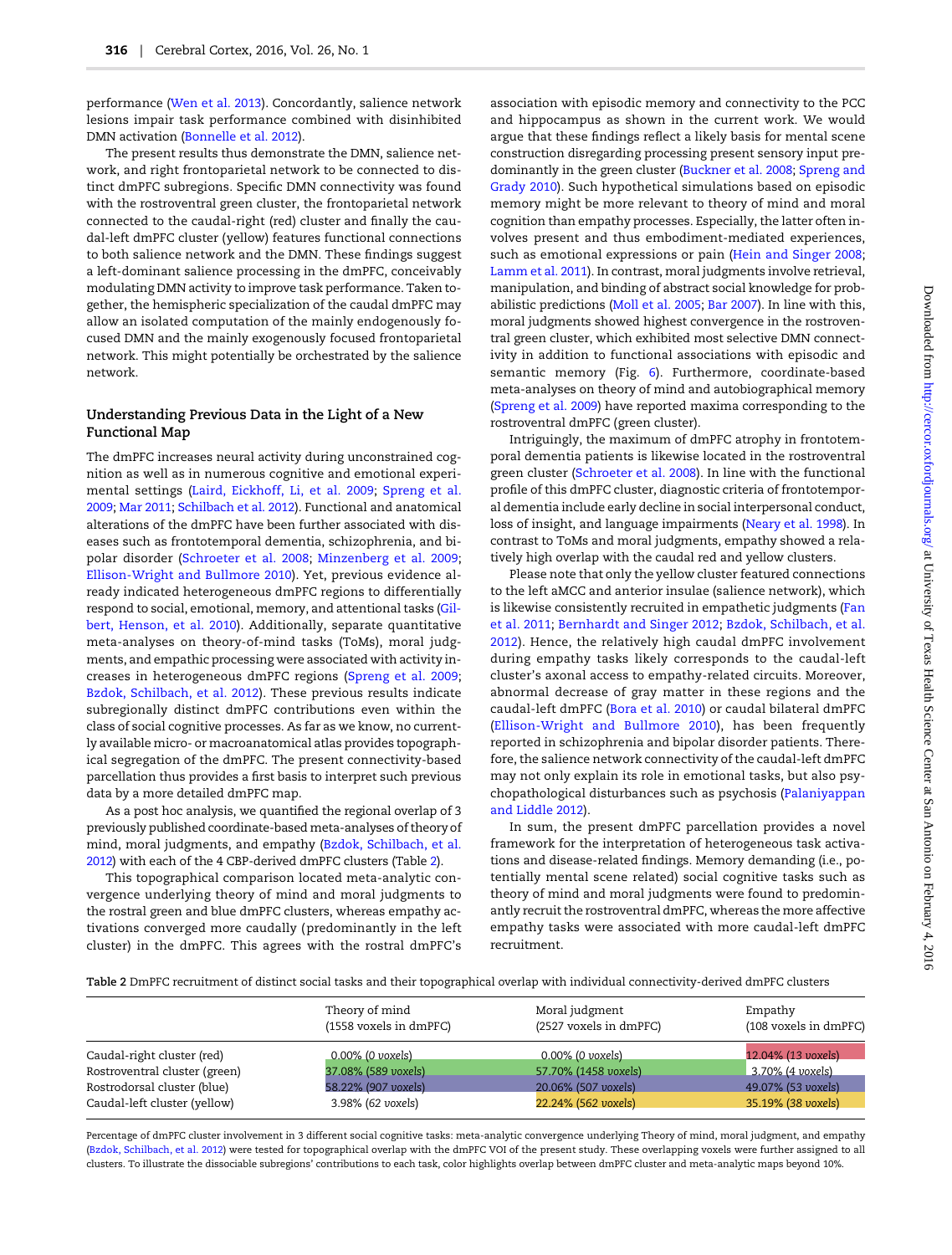#### <span id="page-13-0"></span>Divergence Between Functional Connectivity Measures

Our analyses indicated that the delineated dmPFC clusters exhibited prominent differences between task-related and task-unrelated functional coupling patterns. This observation contrasts previous bimodal studies of seed regions, such as in the nucleus accumbens [\(Cauda et al. 2011](#page-14-0)), where MACM and RSFC largely conformed. That is, functional connectivity of the brain's task state (MACM) and of the brain's resting state (RSFC) were repeatedly shown to exhibited more similarities than dissimilarities in the interaction pattern with the rest of the brain but this was not true in the present study. The dmPFC thus suggests itself as a candidate region for mediating between neural systems that are typically more active and less active during task performance, respectively. This might be true although the dichotomic distinction of brain systems into so-called task-positive and task-negative components is increasingly recognized as oversimplified (cf. [Golland et al. 2007](#page-15-0); [Zhang and Raichle 2010](#page-17-0); [Lamm](#page-15-0) [et al. 2011](#page-15-0)). A potential mediation between fundamental (and perhaps even antagonistic) brain states is evidenced by the caudal-left yellow cluster's connectivity. During tasks (MACM) the yellow cluster featured strongest connectivity with the DMN, whereas during mind-wandering (RSFC) this cluster featured strongest connectivity to the putative salience network. This currently underappreciated neurobiological behavior is challenging to interpret given that the present data are purely "observational." Future research should capitalize on targeted "experimental" investigations using other methods to allow for its comprehensive characterization.

## Conclusion

The present study systematically examined the heterogeneous nature of the dmPFC, involved in a multitude of high-level cognitive tasks, including social cognition in particular. Detailing the subdifferentiation of the dmPFC provided a segregation into 4 clusters of coherent whole-brain connectivity. Those located ventrally versus dorsally in the rostral dmPFC and left versus right in the caudal dmPFC. Both rostral clusters were functionally connected to the amygdala and hippocampus as well as involved in memory and social cognitive tasks. Furthermore, especially the rostroventral cluster was most strongly connected to the PCC and IPC. This corroborates previous evidence about this region as the most important DMN node in the prefrontal cortex. Caudally, the dmPFC was found to follow right- and lefthemispheric connectivity patterns that were connected to the so-called dorsal attention network and the salience network, respectively. We therefore demonstrate the existence of hemispheric specialization within the dmPFC and its differential implications in large-scale networks beyond the DMN. The present findings are particularly important in light of the dmPFC's frequent treatment as a unified region in the neuroimaging literature. Ultimately, the present mosaic view on dmPFC organization provides a useful neurobiological model for the interpretation of subregional findings.

## Funding

This study was supported by the Deutsche Forschungsgemeinschaft (DFG, EI 816/4-1 to S.B.E. and L.A. 3071/3-1 to S.B.E.; EI 816/6-1 to S.B.E. and D.B.), the National Institute of Mental Health (R01-MH074457 to A.R.L., P.T.F., and S.B.E.), the Helmholtz Initiative on Systems Biology (Human Brain Model to S.B.E.), and the German National Academic Foundation (D.B.).

## Notes

Conflict of Interest: None declared.

## References

- Amft M, Bzdok D, Laird A, Fox P, Eickhoff S. Forthcoming. Definition and characterization of the extended default mode network. Brain Struct Funct.
- Amodio DM, Frith CD. 2006. Meeting of minds: the medial frontal cortex and social cognition. Nat Rev Neurosci. 7:268–277.
- Amunts K, Kedo O, Kindler M, Pieperhoff P, Mohlberg H, Shah NJ, Habel U, Schneider F, Zilles K. 2005. Cytoarchitectonic mapping of the human amygdala, hippocampal region and entorhinal cortex: intersubject variability and probability maps. Anat Embryol. 210:343–352.
- Amunts K, Schleicher A, Burgel U, Mohlberg H, Uylings HB, Zilles K. 1999. Broca's region revisited: cytoarchitecture and intersubject variability. J Comp Neurol. 412:319–341.
- Andrews-Hanna JR, Reidler JS, Sepulcre J, Poulin R, Buckner RL. 2010. Functional-anatomic fractionation of the brain's default network. Neuron. 65:550–562.
- Ashburner J, Friston KJ. 2005. Unified segmentation. Neuroimage. 26:839–851.
- Augustine JR. 1996. Circuitry and functional aspects of the insular lobe in primates including humans. Brain Res Rev. 22:229–244.
- Bado P, Engel A, Oliveira-Souza R, Bramati IE, Paiva FF, Basilio R, Sato JR, Tovar-Moll F, Moll J. 2014. Functional dissociation of ventral frontal and dorsomedial default mode network components during resting state and emotional autobiographical recall. Hum Brain Mapp. 35:3302–3313.
- Balsters JH, Laird AR, Fox PT, Eickhoff SB. 2014. Bridging the gap between functional and anatomical features of corticocerebellar circuits using meta-analytic connectivity modeling. Hum Brain Mapp. 35:3152–3169.
- Bar M. 2007. The proactive brain: using analogies and associations to generate predictions. Trends Cogn Sci. 11:280–289.
- Barbas H, Ghashghaei H, Dombrowski SM, Rempel-Clower NL. 1999. Medial prefrontal cortices are unified by common connections with superior temporal cortices and distinguished by input from memory-related areas in the rhesus monkey. J Comp Neurol. 410:343–367.
- Bernhardt BC, Singer T. 2012. The neural basis of empathy. Annu Rev Neurosci. 35:1–23.
- Binder JR, Desai RH, Graves WW, Conant LL. 2009. Where is the semantic system? A critical review and meta-analysis of 120 functional neuroimaging studies. Cereb Cortex. 19:2767–2796.
- Biswal B, Yetkin FZ, Haughton VM, Hyde JS. 1995. Functional connectivity in the motor cortex of resting human brain using echo-planar MRI. Magn Reson Med. 34:537–541.
- Bonin G. 1941. On encephalometry: a preliminary study of the brain of man, chimpanzee, and macaque. J Comp Neurol. 75:287–314.
- Bonnelle V, Ham TE, Leech R, Kinnunen KM, Mehta MA, Greenwood RJ, Sharp DJ. 2012. Salience network integrity predicts default mode network function after traumatic brain injury. Proc Natl Acad Sci USA. 109:4690–4695.
- Bora E, Fornito A, Yucel M, Pantelis C. 2010. Voxelwise meta-analysis of gray matter abnormalities in bipolar disorder. Biol Psychiatry. 67:1097–1105.
- Brodmann K. 1909. Vergleichende Lokalisationslehre der Großhirnrinde. Leipzig (Germany): Barth.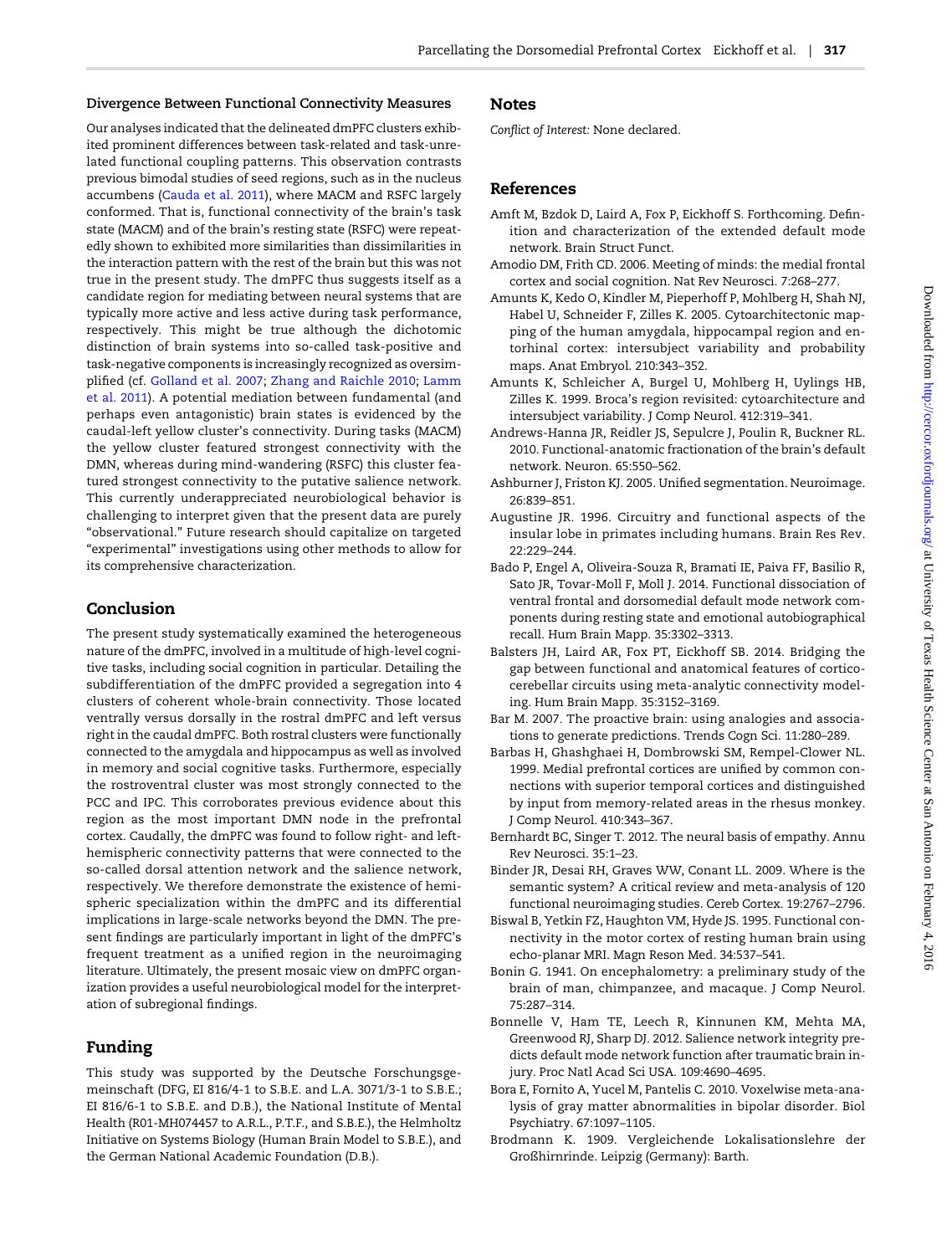- <span id="page-14-0"></span>Buckner RL, Andrews-Hanna JR, Schacter DL. 2008. The brain's default network: anatomy, function, and relevance to disease. Ann N Y Acad Sci. 1124:1–38.
- Bush G, Vogt BA, Holmes J, Dale AM, Greve D, Jenike MA, Rosen BR. 2002. Dorsal anterior cingulate cortex: a role in reward-based decision making. Proc Natl Acad Sci USA. 99:523–528.
- Byrne RW, Whiten A. 1988. Machiavellian intelligence: social expertise and the evolution of intellect in monkeys, apes, and humans. Oxford: Oxford University Press.
- Bzdok D, Laird A, Zilles K, Fox PT, Eickhoff SB. 2012. An investigation of the structural, connectional and functional subspecialization in the human amygdala. Hum Brain Mapp. 34:3247–3266.
- Bzdok D, Langner R, Hoffstaedter F, Turetsky BI, Zilles K, Eickhoff SB. 2012. The modular neuroarchitecture of social judgments on faces. Cereb Cortex. 22:951–961.
- Bzdok D, Langner R, Schilbach L, Engemann D, Laird AR, Fox PT, Eickhoff SB. 2013. Segregation of the human medial prefrontal cortex in social cognition. Front Hum Neurosci. 7:232.
- Bzdok D, Langner R, Schilbach L, Jakobs O, Roski C, Caspers S, Laird A, Fox PT, Zilles K, Eickhoff SB. 2013. Characterization of the temporo-parietal junction by combining data-driven parcellation, complementary connectivity analyses, and functional decoding. Neuroimage. 81:381–392.
- Bzdok D, Schilbach L, Vogeley K, Schneider K, Laird AR, Langner R, Eickhoff SB. 2012. Parsing the neural correlates of moral cognition: ALE meta-analysis on morality, theory of mind, and empathy. Brain Struct Funct. 217:783–796.
- Carmichael S, Price J. 1994. Architectonic subdivision of the orbital and medial prefrontal cortex in the macaque monkey. J Comp Neurol. 346:366–402.
- Carmichael ST, Price JL. 1996. Connectional networks within the orbital and medial prefrontal cortex of macaque monkeys. J Comp Neurol. 371:179–207.
- Caspers S, Geyer S, Schleicher A, Mohlberg H, Amunts K, Zilles K. 2006. The human inferior parietal cortex: cytoarchitectonic parcellation and interindividual variability. Neuroimage. 33:430–448.
- Cauda F, Cavanna AE, D'Agata F, Sacco K, Duca S, Geminiani GC. 2011. Functional connectivity and coactivation of the nucleus accumbens: a combined functional connectivity and structure-based meta-analysis. J Cogn Neurosci. 23:2864–2877.
- Charron S, Koechlin E. 2010. Divided representation of concurrent goals in the human frontal lobes. Science. 328:360–363.
- Chiarello C, Maxfield L. 1996. Varieties of interhemispheric inhibition, or how to keep a good hemisphere down. Brain Cogn. 30:81–108.
- Chiong W, Wilson SM, D'Esposito M, Kayser AS, Grossman SN, Poorzand P, Seeley WW, Miller BL, Rankin KP. 2013. The salience network causally influences default mode network activity during moral reasoning. Brain. 136:1929–1941.
- Choi HJ, Zilles K, Mohlberg H, Schleicher A, Fink GR, Armstrong E, Amunts K. 2006. Cytoarchitectonic identification and probabilistic mapping of two distinct areas within the anterior ventral bank of the human intraparietal sulcus. J Comp Neurol. 495:53–69.
- Cieslik EC, Zilles K, Caspers S, Roski C, Kellermann TS, Jakobs O, Langner R, Laird AR, Fox PT, Eickhoff SB. 2013. Is there "one" DLPFC in cognitive action control? Evidence for heterogeneity from co-activation-based parcellation. Cereb Cortex. 23:2677–2689.
- Clos M, Amunts K, Laird AR, Fox PT, Eickhoff SB. 2013. Tackling the multifunctional nature of Broca's region

meta-analytically: co-activation-based parcellation of area 44. Neuroimage. 83C:174–188.

- Corbetta M, Patel G, Shulman GL. 2008. The reorienting system of the human brain: from environment to theory of mind. Neuron. 58:306–324.
- Corbetta M, Shulman GL. 2002. Control of goal-directed and stimulus-driven attention in the brain. Nat Rev Neurosci. 3:201–215.
- Critchley HD. 2004. The human cortex responds to an interoceptive challenge. Proc Natl Acad Sci USA. 101:6333–6334.
- Croxson PL, Johansen-Berg H, Behrens TE, Robson MD, Pinsk MA, Gross CG, Richter W, Richter MC, Kastner S, Rushworth MF. 2005. Quantitative investigation of connections of the prefrontal cortex in the human and macaque using probabilistic diffusion tractography. J Neurosci. 25:8854–8866.
- Devinsky O, Morrell MJ, Vogt BA. 1995. Contributions of anterior cingulate cortex to behaviour. Brain. 118:279–306.
- Diedrichsen J, Balsters JH, Flavell J, Cussans E, Ramnani N. 2009. A probabilistic MR atlas of the human cerebellum. Neuroimage. 46:39–46.
- Dosenbach NU, Fair DA, Miezin FM, Cohen AL, Wenger KK, Dosenbach RA, Fox MD, Snyder AZ, Vincent JL, Raichle ME, et al. 2007. Distinct brain networks for adaptive and stable task control in humans. Proc Natl Acad Sci USA. 104:11073–11078.
- Dunbar RIM. 1998. The social brain hypothesis. Evol Anthropol. 6:178–190.
- Dunbar RIM, Shultz S. 2007. Evolution in the social brain. Science. 317:1344–1347.
- Eickhoff SB, Bzdok D, Laird AR, Kurth F, Fox PT. 2012. Activation likelihood estimation meta-analysis revisited. Neuroimage. 59:2349–2361.
- Eickhoff SB, Bzdok D, Laird AR, Roski C, Caspers S, Zilles K, Fox PT. 2011. Co-activation patterns distinguish cortical modules, their connectivity and functional differentiation. Neuroimage. 57:938–949.
- Eickhoff SB, Jbabdi S, Caspers S, Laird AR, Fox PT, Zilles K, Behrens TE. 2010. Anatomical and functional connectivity of cytoarchitectonic areas within the human parietal operculum. J Neurosci. 30:6409–6421.
- Eickhoff SB, Laird AR, Grefkes C, Wang LE, Zilles K, Fox PT. 2009. Coordinate-based activation likelihood estimation meta-analysis of neuroimaging data: a random-effects approach based on empirical estimates of spatial uncertainty. Hum Brain Mapp. 30:2907–2926.
- Eickhoff SB, Paus T, Caspers S, Grosbras M-H, Evans AC, Zilles K, Amunts K. 2007. Assignment of functional activations to probabilistic cytoarchitectonic areas revisited. Neuroimage. 36:511–521.
- Eickhoff SB, Schleicher A, Zilles K, Amunts K. 2006. The human parietal operculum. I. Cytoarchitectonic mapping of subdivisions. Cereb Cortex. 16:254–267.
- Eickhoff SB, Stephan KE, Mohlberg H, Grefkes C, Fink GR, Amunts K, Zilles K. 2005. A new SPM toolbox for combining probabilistic cytoarchitectonic maps and functional imaging data. Neuroimage. 25:1325–1335.
- Ellison-Wright I, Bullmore E. 2010. Anatomy of bipolar disorder and schizophrenia: a meta-analysis. Schizophr Res. 117:1–12.
- Fan Y, Duncan NW, de Greck M, Northoff G. 2011. Is there a core neural network in empathy? An fMRI based quantitative meta-analysis. Neurosci Biobehav Rev. 35:903–911.
- Forgy EW. 1965. Cluster analysis of multivariate data: efficiency versus interpretability of classifications. Biometrics. 21: 768–769.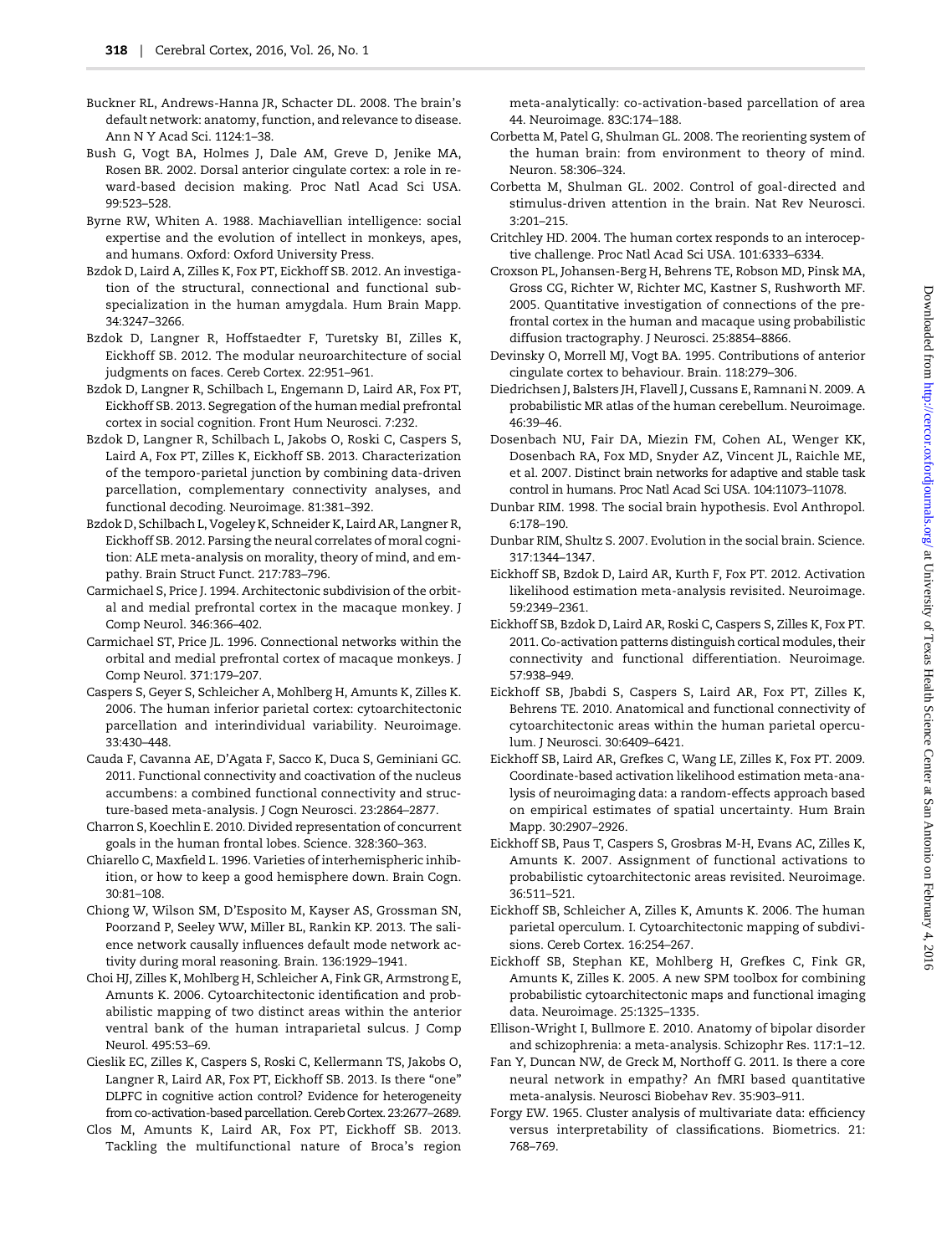- <span id="page-15-0"></span>Fox DF, Raichle ME. 2007. Spontaneous fluctuations in brain activity observed with functional magnetic resonance imaging. Nat Rev Neurosci. 8:700–711.
- Fox MD, Snyder AZ, Vincent JL, Corbetta M, Van Essen DC, Raichle ME. 2005. The human brain is intrinsically organized into dynamic, anticorrelated functional networks. Proc Natl Acad Sci USA. 102:9673–9678.
- Fox PT, Laird AR, Fox SP, Fox PM, Uecker AM, Crank M, Koenig SF, Lancaster JL. 2005. BrainMap taxonomy of experimental design: description and evaluation. Hum Brain Mapp. 25: 185–198.
- Fox PT, Lancaster JL. 2002. Opinion: mapping context and content: the BrainMap model. Nat Rev Neurosci. 3:319–321.
- Geyer S. 2004. The microstructural border between the motor and the cognitive domain in the human cerebral cortex. Adv Anat Embryol Cell Biol. 174:I–VIII, 1–89.
- Geyer S, Ledberg A, Schleicher A, Kinomura S, Schormann T, Burgel U, Klingberg T, Larsson J, Zilles K, Roland PE. 1996. Two different areas within the primary motor cortex of man. Nature. 382:805–807.
- Geyer S, Schleicher A, Zilles K. 1999. Areas 3a, 3b, and 1 of human primary somatosensory cortex. Neuroimage. 10:63–83.
- Gilbert SJ, Gonen-Yaacovi G, Benoit RG, Volle E, Burgess PW. 2010. Distinct functional connectivity associated with lateral versus medial rostral prefrontal cortex: a meta-analysis. Neuroimage. 53:1359–1367.
- Gilbert SJ, Henson RN, Simons JS. 2010. The Scale of Functional Specialization within Human Prefrontal Cortex. J Neurosci. 30:1233–1237.
- Golland Y, Bentin S, Gelbard H, Benjamini Y, Heller R, Nir Y, Hasson U, Malach R. 2007. Extrinsic and intrinsic systems in the posterior cortex of the human brain revealed during natural sensory stimulation. Cereb Cortex. 17:766–777.
- Gong G, Jiang T, Zhu C, Zang Y, Wang F, Xie S, Xiao J, Guo X. 2005. Asymmetry analysis of cingulum based on scale-invariant parameterization by diffusion tensor imaging. Hum Brain Mapp. 24:92–98.
- Greicius MD, Supekar K, Menon V, Dougherty RF. 2009. Restingstate functional connectivity reflects structural connectivity in the default mode network. Cereb Cortex. 19:72–78.
- Gusnard DA, Akbudak E, Shulman GL, Raichle ME. 2001. Medial prefrontal cortex and self-referential mental activity: relation to a default mode of brain function. Proc Natl Acad Sci USA. 98:4259–4264.
- Handl J, Knowles J, Kell DB. 2005. Computational cluster validation in post-genomic data analysis. Bioinformatics. 21:3201–3212.
- Hartigan JA, Wong MA. 1979. A k-means clustering algorithm. Appl Stat. 28:100–108.
- Hein G, Singer T. 2008. I feel how you feel but not always: the empathic brain and its modulation. Curr Opin Neurobiol. 18:153–158.
- Hensel L, Bzdok D, Müller VI, Zilles K, Eickhoff SB. Forthcoming. Neural correlates of explicit social judgments on vocal stimuli. Cereb Cortex.
- Hoffman MA. 2014. Evolution of the human brain: when bigger is better. Front Neuroanat. 8:15.
- Holloway RL. 1968. The evolution of the primate brain: some aspects of quantitative relations. Brain Res. 7:121–172.
- Holmes CJ, Hoge R, Collins L, Woods R, Toga AW, Evans AC. 1998. Enhancement of MR images using registration for signal averaging. J Comput Assist Tomogr. 22:324–333.
- Humphrey NK. 1978. The social function of intellect. In: Bateson PPG, Hinde RA, editors. Growing points in ethology. Cambridge: Cambridge University Press. p. 303–317.
- Jain AK, Murty MN, Flynn PJ. 1999. Data clustering: a review. ACN Comput Surveys. 31:264–323.
- Jakobs O, Langner R, Caspers S, Roski C, Cieslik EC, Zilles K, Laird AR, Fox PT, Eickhoff SB. 2012. Across-study and withinsubject functional connectivity of a right temporo-parietal junction subregion involved in stimulus-context integration. Neuroimage. 60:2389–2398.
- Johansen-Berg H, Behrens TE, Robson MD, Drobnjak I, Rushworth MF, Brady JM, Smith SM, Higham DJ, Matthews PM. 2004. Changes in connectivity profiles define functionally distinct regions in human medial frontal cortex. Proc Natl Acad Sci USA. 101:13335–13340.
- Kahnt T, Chang LJ, Park SQ, Heinzle J, Haynes JD. 2012. Connectivity-based parcellation of the human orbitofrontal cortex. J Neurosci. 32:6240–6250.
- Kaufman L, Rousseeuw PJ. 1990. Finding groups in data: an introduction to cluster analysis. New York: J Am Statist Assoc.
- Kelly C, Uddin LQ, Shehzad Z, Margulies DS, Castellanos FX, Milham MP, Petrides M. 2010. Broca's region: linking human brain functional connectivity data and non-human primate tracing anatomy studies. European J Neurosci. 32:383–398.
- Kobayashi Y, Amaral DG. 2003. Macaque monkey retrosplenial cortex: II. cortical afferents. J Comp Neurol. 466:48–79.
- Laird AR, Eickhoff SB, Fox PM, Uecker AM, Ray KL, Saenz JJ Jr, McKay DR, Bzdok D, Laird RW, Robinson JL, et al. 2011. The BrainMap strategy for standardization, sharing, and metaanalysis of neuroimaging data. BMC Res Notes. 4:349.
- Laird AR, Eickhoff SB, Kurth F, Fox PM, Uecker AM, Turner JA, Robinson JL, Lancaster JL, Fox PT. 2009. ALE meta-analysis workflows via the brainmap database: progress towards a probabilistic functional brain atlas. Front Neuroinform. 3:23.
- Laird AR, Eickhoff SB, Li K, Robin DA, Glahn DC, Fox PT. 2009. Investigating the functional heterogeneity of the default mode network using coordinate-based meta-analytic modeling. J Neurosci. 29:14496–14505.
- Laird AR, Eickhoff SB, Rottschy C, Bzdok D, Ray KL, Fox PT. 2013. Networks of task co-activations. Neuroimage. 80:505–514.
- Lamm C, Decety J, Singer T. 2011. Meta-analytic evidence for common and distinct neural networks associated with directly experienced pain and empathy for pain. Neuroimage. 54:2492–2502.
- Lavenex P, Suzuki WA, Amaral DG. 2002. Perirhinal and parahippocampal cortices of the macaque monkey: projections to the neocortex. J Comp Neurol. 447:394–420.
- Malikovic A, Amunts K, Schleicher A, Mohlberg H, Eickhoff SB, Wilms M, Palomero-Gallagher N, Armstrong E, Zilles K. 2007. Cytoarchitectonic analysis of the human extrastriate cortex in the region of V5/MT+: a probabilistic, stereotaxic map of area hOc5. Cereb Cortex. 17:562–574.
- Mar RA. 2011. The neural bases of social cognition and story comprehension. Annu Rev Psychol. 62:103–134.
- Mars RB, Neubert FX, Noonan MP, Sallet J, Toni I, Rushworth MF. 2012. On the relationship between the "default mode network" and the "social brain". Front Hum Neurosci. 6:189.
- McIntosh AR, Grady CL, Ungerleider LG, Haxby JV, Rapoport SI, Horwitz B. 1994. Network analysis of cortical visual pathways mapped with PET. J Neurosci. 14:655–666.
- McIntosh AR, Lobaugh NJ. 2003. Neuroscience. When is a word not a word? Science. 301:322–323.
- Meila M. 2007. Comparing clusterings—an information based distance. J Multivar Anal. 98:873–895.
- Menon V, Uddin LQ. 2010. Saliency, switching, attention and control: a network model of insula function. Brain Struct Funct. 214:655–667.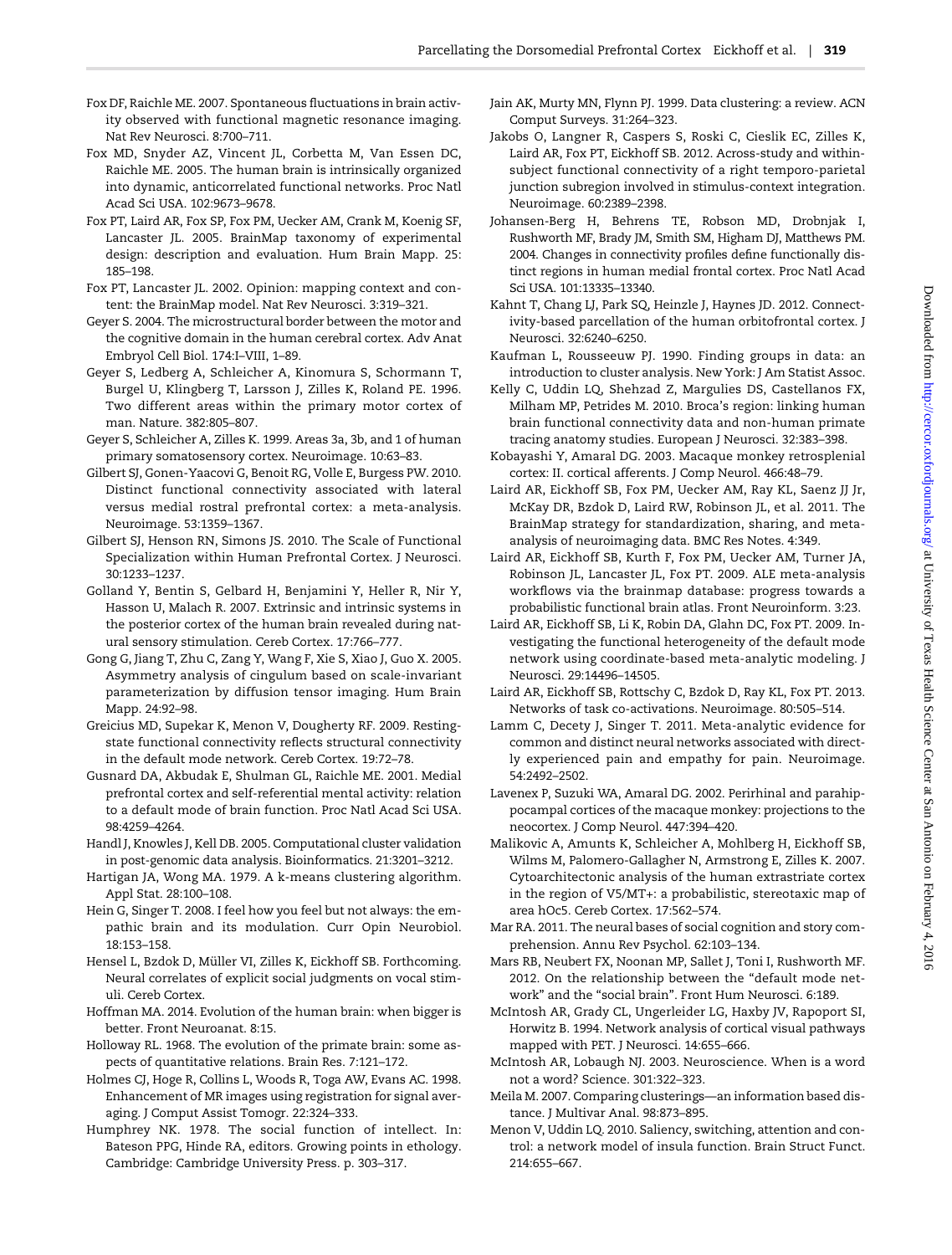- <span id="page-16-0"></span>Mesulam MM. 1998. From sensation to cognition. Brain. 121:1013–1052.
- Minzenberg MJ, Laird AR, Thelen S, Carter CS, Glahn DC. 2009. Meta-analysis of 41 functional neuroimaging studies of executive function in schizophrenia. Arch Gen Psychiatry. 66:811–822.
- Mitchell JP. 2009. Social psychology as a natural kind. Trends Cogn Sci. 13:246–251.
- Mitchell JP, Macrae CN, Banaji MR. 2006. Dissociable medial prefrontal contributions to judgments of similar and dissimilar others. Neuron. 50:655–663.
- Moll J, Zahn R, de Oliveira-Souza R, Krueger F, Grafman J. 2005. Opinion: the neural basis of human moral cognition. Nat Rev Neurosci. 6:799–809.
- Morris R, Petrides M, Pandya DN. 1999. Architecture and connections of retrosplenial area 30 in the rhesus monkey (Macaca mulatta). Eur J Neurosci. 11:2506–2518.
- Muller VI, Cieslik EC, Kellermann TS, Eickhoff SB. 2014. Crossmodal emotional integration in major depression. Soc Cogn Affect Neurosci. 9:839–848.
- Neary D, Snowden JS, Gustafson L, Passant U, Stuss D, Black S, Freedman M, Kertesz A, Robert PH, Albert M, et al. 1998. Frontotemporal lobar degeneration: a consensus on clinical diagnostic criteria. Neurology. 51:1546–1554.
- Nichols T, Brett M, Andersson J, Wager T, Poline JB. 2005. Valid conjunction inference with the minimum statistic. Neuroimage. 25:653–660.
- O'Doherty J, Critchley H, Deichmann R, Dolan RJ. 2003. Dissociating valence of outcome from behavioral control in human orbital and ventral prefrontal cortices. J Neurosci. 23:7931–7939.
- Öngür D, Ferry AT, Price JL. 2003. Architectonic subdivision of the human orbital and medial prefrontal cortex. J Comp Neurol. 460:425–449.
- Palaniyappan L, Liddle PF. 2012. Does the salience network play a cardinal role in psychosis? An emerging hypothesis of insular dysfunction. J Psychiatry Neurosci. 37:17–27.
- Passingham RE. 1973. Anatomical differences between the neocortex of man and other primates. Brain Behav Evol. 7:337–359.
- Petrides M, Pandya DN. 2007. Efferent association pathways from the rostral prefrontal cortex in the macaque monkey. J Neurosci. 27:11573–11586.
- Petrides M, Tomaiuolo F, Yeterian EH, Pandya DN. 2012. The prefrontal cortex: comparative architectonic organization in the human and the macaque monkey brains. Cortex. 48:46–57.
- Pisapia N, Turatto M, Lin P, Jovicich J, Caramazza A. 2012. Unconscious priming instructions modulate activity in default and executive networks of the human brain. Cereb Cortex. 22:639–649.
- Poldrack RA. 2006. Can cognitive processes be inferred from neuroimaging data? Trends Cogn Sci. 10:59–63.
- Raichle ME, MacLeod AM, Snyder AZ, Powers WJ, Gusnard DA, Shulman GL. 2001. A default mode of brain function. Proc Natl Acad Sci USA. 98:676–682.
- Reetz K, Dogan I, Rolfs A, Binkofski F, Schulz JB, Laird AR, Fox PT, Eickhoff SB. 2012. Investigating function and connectivity of morphometric findings—exemplified on cerebellar atrophy in spinocerebellar ataxia 17 (SCA17). Neuroimage. 62:1354–1366.
- Rilling JK, Insel TR. 1999. The primate neocortex in comparative perspective using magnetic resonance imaging. J Hum Evol. 37:191–223.
- Rottschy C, Caspers S, Roski C, Reetz K, Dogan I, Schulz JB, Zilles K, Laird AR, Fox PT, Eickhoff SB. 2013. Differentiated

parietal connectivity of frontal regions for "what" and "where" memory. Brain Struct Funct. 218:1551–1567.

- Saleem KS, Kondo H, Price JL. 2007. Complementary circuits connecting the orbital and medial prefrontal networks with the temporal, insular, and opercular cortex in the macaque monkey. J Comp Neurol. 506:659–693.
- Sarkissov SA. 1955. Architectonics of the human telencephalic cortex. Berlin (Germany): Springer.
- Satterthwaite TD, Elliott MA, Gerraty RT, Ruparel K, Loughead J, Calkins ME, Eickhoff SB, Hakonarson H, Gur RC, Gur RE, et al. 2013. An improved framework for confound regression and filtering for control of motion artifact in the preprocessing of resting-state functional connectivity data. Neuroimage. 64:240–256.
- Scheperjans F, Hermann K, Eickhoff SB, Amunts K, Schleicher A, Zilles K. 2008. Observer-independent cytoarchitectonic mapping of the human superior parietal cortex. Cereb Cortex. 18:846–867.
- Schilbach L, Bzdok D, Timmermans B, Fox PT, Laird AR, Vogeley K, Eickhoff SB. 2012. Introspective minds: using ALE metaanalyses to study commonalities in the neural correlates of emotional processing, social & unconstrained cognition. PLoS One. 7:e30920.
- Schilbach L, Eickhoff SB, Rotarska-Jagiela A, Fink GR, Vogeley K. 2008. Minds at rest? Social cognition as the default mode of cognizing and its putative relationship to the "default system" of the brain. Conscious Cogn. 17:457–467.
- Schoenemann PT, Sheehan MJ, Glotzer LD. 2005. Prefrontal white matter volume is disproportionately larger in humans than in other primates. Nat Neurosci. 8:242–252.
- Schroeter ML, Raczka K, Neumann J, von Cramon DY. 2008. Neural networks in frontotemporal dementia—a meta-analysis. Neurobiol Aging. 29:418–426.
- Seeley WW, Menon V, Schatzberg AF, Keller J, Glover GH, Kenna H, Reiss AL, Greicius MD. 2007. Dissociable intrinsic connectivity networks for salience processing and executive control. J Neurosci. 27:2349–2356.
- Semendeferi K, Armstrong E, Schleicher A, Zilles K, Van Hoesen GW. 2001. Prefrontal cortex in humans and apes: a comparative study of area 10. Am J Phys Anthropol. 114:224–241.
- Semendeferi K, Lu A, Schenker N, Damasio H. 2002. Humans and great apes share a large frontal cortex. Nat Neurosci. 5:272–276.
- Shulman GL, Fiez JA, Corbetta M, Buckner RL, Miezin FM, Raichle ME, Petersen SE. 1997. Common blood flow changes across visual tasks: II. decreases in cerebral cortex. J Cogn Neurosci. 9:648–663.
- Smaers JB, Steele J, Case CR, Cowper A, Amunts K, Zilles K. 2011. Primate prefrontal cortex evolution: human brains are the extreme of a lateralized ape trend. Brain Behav Evol. 77:67–78.
- Spreng RN, Grady CL. 2010. Patterns of brain activity supporting autobiographical memory, prospection, and theory of mind, and their relationship to the default mode network. J Cogn Neurosci. 22:1112–1123.
- Spreng RN, Mar RA, Kim AS. 2009. The common neural basis of autobiographical memory, prospection, navigation, theory of mind, and the default mode: a quantitative meta-analysis. J Cogn Neurosci. 21:489–510.
- Sridharan D, Levitin DJ, Menon V. 2008. A critical role for the right fronto-insular cortex in switching between central-executive and default-mode networks. Proc Natl Acad Sci USA. 105:12569–12574.